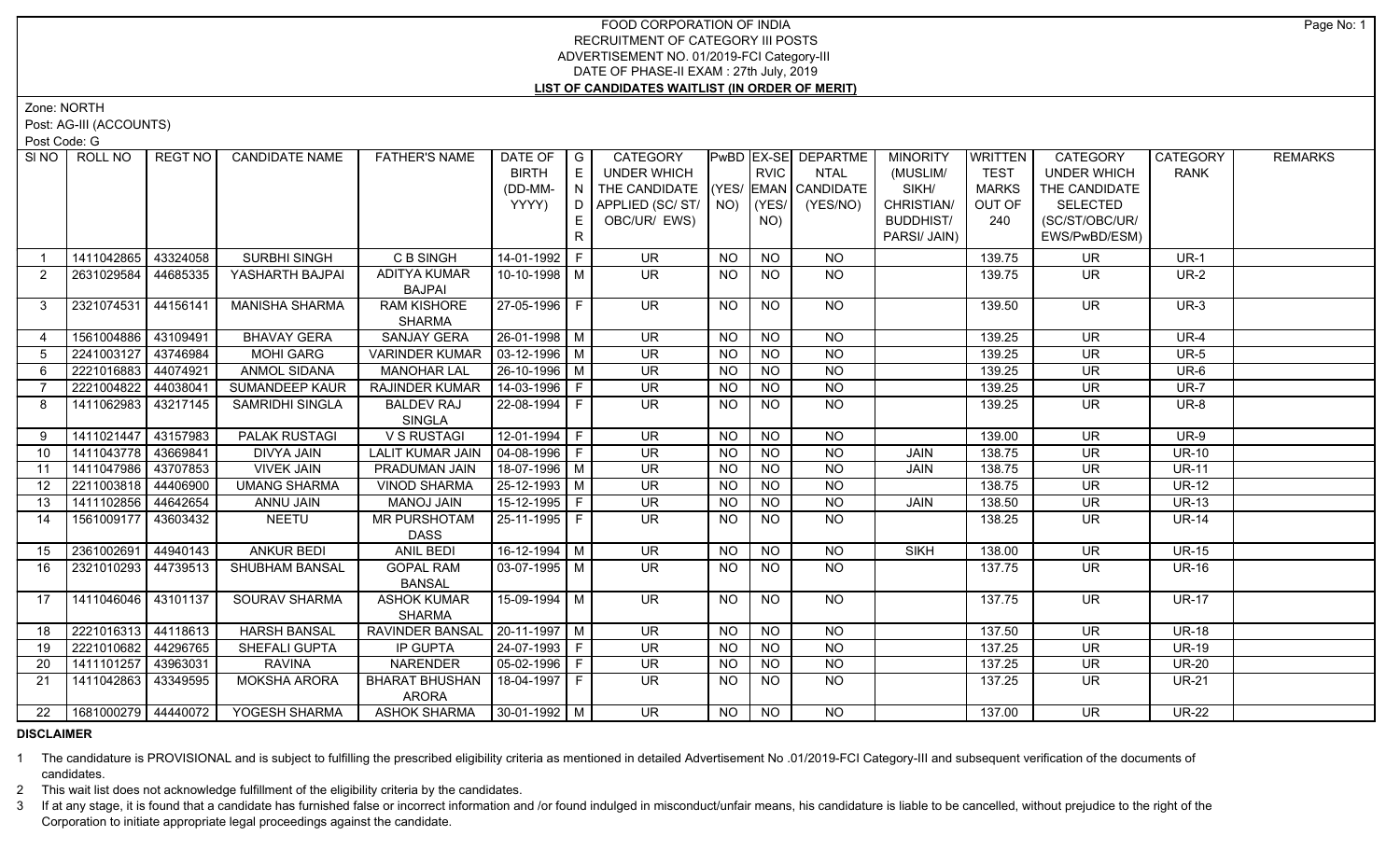Zone: NORTH

Post: AG-III (ACCOUNTS)

Post Code: G

| SI NO I | ROLL NO             | REGT NO I | <b>CANDIDATE NAME</b> | <b>FATHER'S NAME</b>             | DATE OF            | $\overline{\phantom{a}}$ G | CATEGORY                           |           |                | PwBD EX-SE DEPARTME | <b>MINORITY</b>  | <b>WRITTEN</b> | <b>CATEGORY</b>          | <b>CATEGORY</b> | <b>REMARKS</b> |
|---------|---------------------|-----------|-----------------------|----------------------------------|--------------------|----------------------------|------------------------------------|-----------|----------------|---------------------|------------------|----------------|--------------------------|-----------------|----------------|
|         |                     |           |                       |                                  | <b>BIRTH</b>       | E                          | <b>UNDER WHICH</b>                 |           | <b>RVIC</b>    | <b>NTAL</b>         | (MUSLIM/         | <b>TEST</b>    | <b>UNDER WHICH</b>       | <b>RANK</b>     |                |
|         |                     |           |                       |                                  | (DD-MM-            | N                          | THE CANDIDATE (YES/ EMAN CANDIDATE |           |                |                     | SIKH/            | <b>MARKS</b>   | THE CANDIDATE            |                 |                |
|         |                     |           |                       |                                  | YYYY)              | D                          | APPLIED (SC/ST/                    |           | $NO)$ (YES/    | (YES/NO)            | CHRISTIAN/       | OUT OF         | <b>SELECTED</b>          |                 |                |
|         |                     |           |                       |                                  |                    | E                          | OBC/UR/ EWS)                       |           | NO)            |                     | <b>BUDDHIST/</b> | 240            | (SC/ST/OBC/UR/           |                 |                |
|         |                     |           |                       |                                  |                    | R.                         |                                    |           |                |                     | PARSI/ JAIN)     |                | EWS/PwBD/ESM)            |                 |                |
| 23      | 2241000493          | 43543001  | <b>MANISHA</b>        | <b>SHIV KUMAR</b>                | $05-03-1995$   F   |                            | <b>UR</b>                          | <b>NO</b> | <b>NO</b>      | <b>NO</b>           |                  | 137.00         | <b>UR</b>                | <b>UR-23</b>    |                |
| 24      | 2271006479          | 43614338  | ADISH GOYAL           | YASHPAL GOYAL                    | 24-04-1998 M       |                            | <b>UR</b>                          | <b>NO</b> | $N$ O          | $N$ O               |                  | 136.75         | <b>UR</b>                | <b>UR-24</b>    |                |
| 25      | 1591005103 43708800 |           | NITIKA SINDHU         | JAGPHOOL SINDHU   29-09-1994   F |                    |                            | $\overline{\mathsf{UR}}$           | <b>NO</b> | $N$ O          | $N$ O               |                  | 136.75         | $\overline{\mathsf{UR}}$ | <b>UR-25</b>    |                |
| 26      | 2271004880          | 43014596  | <b>MANISHA</b>        | <b>ANIL KUMAR</b>                | 12-06-1996 F       |                            | <b>UR</b>                          | <b>NO</b> | $N$ O          | N <sub>O</sub>      |                  | 136.50         | <b>UR</b>                | <b>UR-26</b>    |                |
| 27      | 1951012666          | 43214994  | <b>AKRATI SAXENA</b>  | PRAVEEN SAXENA                   | $03-06-1997$ F     |                            | $\overline{\mathsf{UR}}$           | <b>NO</b> | N <sub>O</sub> | N <sub>O</sub>      |                  | 136.50         | $\overline{\mathsf{UR}}$ | <b>UR-27</b>    |                |
| 28      | 2221017550          | 43261619  | <b>VARUN GUPTA</b>    | <b>RAMESH PAL</b>                | 14-08-1998 M       |                            | UR.                                | NO        | <b>NO</b>      | N <sub>O</sub>      |                  | 136.50         | <b>UR</b>                | <b>UR-28</b>    |                |
|         |                     |           |                       | <b>GUPTA</b>                     |                    |                            |                                    |           |                |                     |                  |                |                          |                 |                |
| 29      | 1411107448 44048711 |           | VISHNU GOYAL          | <b>ASHOK KUMAR</b>               | 26-07-1994 M       |                            | <b>UR</b>                          | <b>NO</b> | <b>NO</b>      | <b>NO</b>           |                  | 136.00         | <b>UR</b>                | <b>UR-29</b>    |                |
|         |                     |           |                       | GOYAL                            |                    |                            |                                    |           |                |                     |                  |                |                          |                 |                |
| 30      | 1351059852 43034024 |           | <b>MUDASIR HAYAT</b>  | <b>SARWAR HAYAT</b>              | $09-03-1994$ M     |                            | <b>UR</b>                          | NO.       | <b>NO</b>      | <b>NO</b>           | <b>MUSLIM</b>    | 136.00         | <b>UR</b>                | <b>UR-30</b>    |                |
| 31      | 2541014689 44471227 |           | <b>UMESH KUMAR</b>    | PURUSOTTAM LAL                   | 28-07-1997 M       |                            | <b>UR</b>                          | <b>NO</b> | <b>NO</b>      | <b>NO</b>           |                  | 135.75         | <b>UR</b>                | <b>UR-31</b>    |                |
|         |                     |           | <b>SINGHAL</b>        | <b>GUPTA</b>                     |                    |                            |                                    |           |                |                     |                  |                |                          |                 |                |
| 32      | 1411051887          | 44703139  | MANVENDRA SINGH       | <b>MOHAN SINGH</b>               | 21-11-1992   M     |                            | $\overline{\mathsf{UR}}$           | NO        | <b>NO</b>      | N <sub>O</sub>      |                  | 135.75         | <b>UR</b>                | <b>UR-32</b>    |                |
|         |                     |           | <b>RAWAT</b>          | RAWAT                            |                    |                            |                                    |           |                |                     |                  |                |                          |                 |                |
| 33      | 1581007544 43669407 |           | <b>VAIBHAV BAJAJ</b>  | <b>NEERAJ BAJAJ</b>              | $02 - 10 - 1997$ M |                            | $\overline{\mathsf{UR}}$           | <b>NO</b> | N <sub>O</sub> | $N$ O               |                  | 135.75         | $\overline{\mathsf{UR}}$ | <b>UR-33</b>    |                |
| 34      | 1661000893          | 43738653  | SHILPA THAKUR         | <b>PUSHPENDER</b>                | 08-08-1997 F       |                            | UR.                                | NO.       | NO             | <b>NO</b>           |                  | 135.75         | UR.                      | <b>UR-34</b>    |                |
|         |                     |           |                       | <b>THAKUR</b>                    |                    |                            |                                    |           |                |                     |                  |                |                          |                 |                |
| 35      | 2631018191          | 43065593  | <b>ANKITA SAXENA</b>  | <b>NATTHULAL</b><br>SAXENA       | 19-09-1993 F       |                            | $\overline{\mathsf{UR}}$           | NO.       | <b>NO</b>      | NO                  |                  | 135.75         | <b>UR</b>                | <b>UR-35</b>    |                |
| 36      | 1441000515 43463703 |           | <b>SONCHITA ROY</b>   | ARUN KUMAR ROY                   | $26-10-1996$ F     |                            | <b>UR</b>                          | <b>NO</b> | <b>NO</b>      | <b>NO</b>           |                  | 135.75         | <b>UR</b>                | <b>UR-36</b>    |                |
| 37      | 1591004137          | 43136100  | <b>MANJESH</b>        | <b>JAGBIR SINGH</b>              | 23-08-1997 F       |                            | <b>UR</b>                          | <b>NO</b> | <b>NO</b>      | <b>NO</b>           |                  | 135.75         | <b>UR</b>                | <b>UR-37</b>    |                |
| 38      | 2271004200 43783062 |           | <b>HITESH KUMAR</b>   | <b>SHIV KUMAR</b>                | 29-05-1998 M       |                            | UR.                                | NO.       | <b>NO</b>      | <b>NO</b>           |                  | 135.75         | <b>UR</b>                | <b>UR-38</b>    |                |
|         |                     |           | <b>TANEJA</b>         | <b>TANEJA</b>                    |                    |                            |                                    |           |                |                     |                  |                |                          |                 |                |
| 39      | 2301004000          | 43556492  | <b>KETAN GUPTA</b>    | <b>VIJAY KUMAR</b>               | 29-06-1997   M     |                            | $\overline{\mathsf{UR}}$           | NO        | <b>NO</b>      | $N$ <sup>O</sup>    |                  | 135.75         | <b>UR</b>                | <b>UR-39</b>    |                |
|         |                     |           |                       | <b>GUPTA</b>                     |                    |                            |                                    |           |                |                     |                  |                |                          |                 |                |
| 40      | 2321004272          | 43095437  | <b>SANTOSH MUNDRA</b> | <b>BABULAL MUNDRA</b>            | 18-09-1996 F       |                            | $\overline{\mathsf{UR}}$           | NO.       | <b>NO</b>      | <b>NO</b>           |                  | 135.50         | <b>UR</b>                | <b>UR-40</b>    |                |
| 41      | 1371010102 43084401 |           | <b>MANISHA GUPTA</b>  | JATINDER KUMAR                   | $01-04-1996$ F     |                            | <b>UR</b>                          | <b>NO</b> | <b>NO</b>      | <b>NO</b>           |                  | 135.25         | <b>UR</b>                | <b>UR-41</b>    |                |
| 42      | 2321015766 45100726 |           | <b>MOHIT KEWALIYA</b> | ASHOK KEWALIYA   29-05-1993   M  |                    |                            | $\overline{\mathsf{UR}}$           | <b>NO</b> | N <sub>O</sub> | N <sub>O</sub>      |                  | 135.25         | $\overline{\mathsf{UR}}$ | $UR-42$         |                |
|         |                     |           |                       |                                  |                    |                            |                                    |           |                |                     |                  |                |                          |                 |                |

## **DISCLAIMER**

1 The candidature is PROVISIONAL and is subject to fulfilling the prescribed eligibility criteria as mentioned in detailed Advertisement No .01/2019-FCI Category-III and subsequent verification of the documents of candidates.

2 This wait list does not acknowledge fulfillment of the eligibility criteria by the candidates.

3 If at any stage, it is found that a candidate has furnished false or incorrect information and /or found indulged in misconduct/unfair means, his candidature is liable to be cancelled, without prejudice to the right of t Corporation to initiate appropriate legal proceedings against the candidate.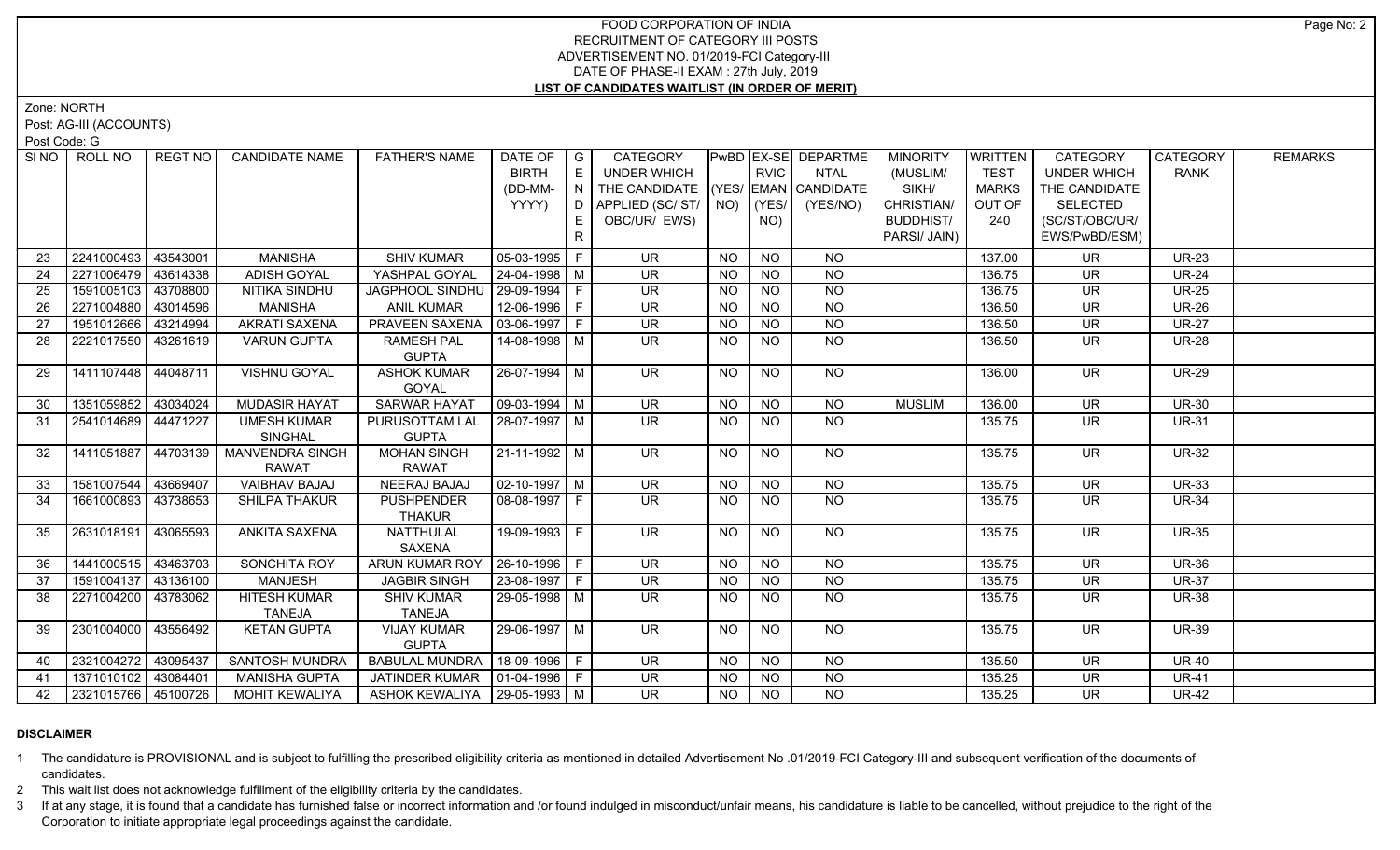Zone: NORTH

Post: AG-III (ACCOUNTS)

Post Code: G

| SI <sub>NO</sub> | ROLL NO             | <b>REGT NO</b> | <b>CANDIDATE NAME</b> | <b>FATHER'S NAME</b>             | DATE OF                | $\overline{\phantom{a}}$ G | CATEGORY                           |                |                | PwBD EX-SE DEPARTME | <b>MINORITY</b>  | WRITTEN      | CATEGORY                 | CATEGORY     | <b>REMARKS</b> |
|------------------|---------------------|----------------|-----------------------|----------------------------------|------------------------|----------------------------|------------------------------------|----------------|----------------|---------------------|------------------|--------------|--------------------------|--------------|----------------|
|                  |                     |                |                       |                                  | <b>BIRTH</b>           | E                          | UNDER WHICH                        |                | <b>RVIC</b>    | NTAL                | (MUSLIM/         | <b>TEST</b>  | <b>UNDER WHICH</b>       | <b>RANK</b>  |                |
|                  |                     |                |                       |                                  | (DD-MM-                | IN I                       | THE CANDIDATE (YES/ EMAN CANDIDATE |                |                |                     | SIKH/            | <b>MARKS</b> | THE CANDIDATE            |              |                |
|                  |                     |                |                       |                                  | YYYY)                  |                            | D APPLIED (SC/ ST/ NO)             |                | (YES/          | (YES/NO)            | CHRISTIAN/       | OUT OF       | <b>SELECTED</b>          |              |                |
|                  |                     |                |                       |                                  |                        | E.                         | OBC/UR/ EWS)                       |                | NO)            |                     | <b>BUDDHIST/</b> | 240          | (SC/ST/OBC/UR/           |              |                |
|                  |                     |                |                       |                                  |                        | R                          |                                    |                |                |                     | PARSI/ JAIN)     |              | EWS/PwBD/ESM)            |              |                |
| 43               | 2621020821          | 43334411       | <b>NIKITA SAXENA</b>  | <b>HARI MOHAN</b>                | 25-02-1997 F           |                            | <b>UR</b>                          | <b>NO</b>      | <b>NO</b>      | <b>NO</b>           |                  | 135.00       | <b>UR</b>                | <b>UR-43</b> |                |
|                  |                     |                |                       | <b>SAXENA</b>                    |                        |                            |                                    |                |                |                     |                  |              |                          |              |                |
| 44               | 2321061110 45126309 |                | DIVYA JAIN            | <b>NIRMAL KUMAR</b>              |                        |                            | <b>UR</b>                          | NO.            | <b>NO</b>      | NO.                 | JAIN             | 135.00       | <b>UR</b>                | <b>UR-44</b> |                |
|                  |                     |                |                       | JAIN                             |                        |                            |                                    |                |                |                     |                  |              |                          |              |                |
| 45               | 2631036649 44330337 |                | <b>TANMAY</b>         | PANKAJ                           | 23-06-1998 M           |                            | UR.                                | <b>NO</b>      | NO.            | NO.                 |                  | 135.00       | <b>UR</b>                | <b>UR-45</b> |                |
|                  |                     |                | <b>SRIVASTAVA</b>     | <b>SRIVASTAVA</b>                |                        |                            |                                    |                |                |                     |                  |              |                          |              |                |
| 46               | 1411012867 43831893 |                | <b>ESHA WADHWA</b>    | V K WADHWA                       | $\boxed{03-01-1994}$ F |                            | $\overline{\mathsf{UR}}$           | N <sub>O</sub> | N <sub>O</sub> | N <sub>O</sub>      |                  | 135.00       | <b>UR</b>                | $UR-46$      |                |
| 47               | 2331001032 43221401 |                | MANISHA PODDAR        | <b>BHAGWATI</b>                  | 30-06-1996 F           |                            | <b>UR</b>                          | <b>NO</b>      | NO.            | <b>NO</b>           |                  | 134.75       | <b>UR</b>                | <b>UR-47</b> |                |
|                  |                     |                |                       | PRASAD PODDAR                    |                        |                            |                                    |                |                |                     |                  |              |                          |              |                |
| 48               | 1691008281 43931918 |                | <b>JASMEET KOUR</b>   | <b>HARBANS SINGH</b>             | $10-04-1997$ F         |                            | $\overline{\mathsf{UR}}$           | NO             | <b>NO</b>      | <b>NO</b>           | <b>SIKH</b>      | 134.75       | $\overline{\mathsf{UR}}$ | <b>UR-48</b> |                |
| 49               | 1661001130          | 43229887       | <b>ROOP DASS</b>      | <b>SUNDER SINGH</b>              | $\sqrt{02-06-1993}$ M  |                            | <b>UR</b>                          | <b>NO</b>      | <b>NO</b>      | <b>NO</b>           |                  | 134.50       | <b>UR</b>                | <b>UR-49</b> |                |
| 50               | 2691007921 44300355 |                | <b>DEVANSH TANDON</b> | <b>ALOK TANDON</b>               | $24 - 08 - 1997$ M     |                            | $\overline{\mathsf{UR}}$           | <b>NO</b>      | $N$ O          | $N$ O               |                  | 134.50       | <b>UR</b>                | <b>UR-50</b> |                |
| 51               | 1371001172 43380602 |                | POOJA VERMA           | <b>JASWINDER</b>                 | 13-10-1997 F           |                            | <b>UR</b>                          | <b>NO</b>      | <b>NO</b>      | <b>NO</b>           |                  | 134.50       | <b>UR</b>                | <b>UR-51</b> |                |
|                  |                     |                |                       | <b>VERMA</b>                     |                        |                            |                                    |                |                |                     |                  |              |                          |              |                |
| 52               | 2221004772 44747532 |                | <b>DEEP SINGH</b>     | <b>DARSHAN SINGH</b>             | $27-11-1996$ M         |                            | <b>UR</b>                          | NO             | $N$ O          | N <sub>O</sub>      | <b>SIKH</b>      | 134.50       | $\overline{\mathsf{UR}}$ | <b>UR-52</b> |                |
| 53               | 1591001424 43579296 |                | <b>TANVI</b>          | <b>PAWAN GARG</b>                | $ 08-09-1997 F$        |                            | UR                                 | <b>NO</b>      | <b>NO</b>      | <b>NO</b>           |                  | 134.25       | $\overline{\mathsf{UR}}$ | <b>UR-53</b> |                |
| 54               | 1931008473 44634820 |                | <b>ANURAG OJHA</b>    | <b>JANARDAN OJHA</b>             | 16-06-1995 M           |                            | <b>UR</b>                          | <b>NO</b>      | <b>NO</b>      | <b>NO</b>           |                  | 134.25       | <b>UR</b>                | <b>UR-54</b> |                |
| 55               | 2321064608 44325650 |                | <b>SAURABH</b>        | ANIL KHANDELWAL   06-12-1992   M |                        |                            | $\overline{\mathsf{UR}}$           | <b>NO</b>      | <b>NO</b>      | N <sub>O</sub>      |                  | 134.25       | $\overline{\mathsf{UR}}$ | <b>UR-55</b> |                |
|                  |                     |                | KHANDELWAL            |                                  |                        |                            |                                    |                |                |                     |                  |              |                          |              |                |
| 56               | 1411027926          | 43900663       | SANDEEP KUMAR         | <b>BHABENDRA JHA</b>             | 09-07-1992   M         |                            | <b>UR</b>                          | <b>NO</b>      | <b>NO</b>      | NO                  |                  | 134.00       | UR.                      | <b>UR-56</b> |                |
|                  |                     |                | <b>JHA</b>            |                                  |                        |                            |                                    |                |                |                     |                  |              |                          |              |                |
| 57               | 2231000181 43297823 |                | <b>AASTHA</b>         | <b>JP GAGNEJA</b>                | 17-09-1992 F           |                            | $\overline{\mathsf{UR}}$           | <b>NO</b>      | <b>NO</b>      | <b>NO</b>           |                  | 134.00       | <b>UR</b>                | <b>UR-57</b> |                |
| 58               | 1411058052 43591352 |                | <b>ANJALI SHARMA</b>  | <b>ASHOK KUMAR</b>               | 24-09-1994 F           |                            | <b>UR</b>                          | <b>NO</b>      | <b>NO</b>      | <b>NO</b>           |                  | 134.00       | $\overline{\mathsf{UR}}$ | <b>UR-58</b> |                |
| 59               | 1411081940 44029586 |                | <b>ROHIT RANJAN</b>   | <b>GAURISHANKAR</b>              | 02-12-1994   M         |                            | $\overline{\mathsf{UR}}$           | <b>NO</b>      | <b>NO</b>      | NO                  |                  | 134.00       | <b>UR</b>                | <b>UR-59</b> |                |
|                  |                     |                |                       | RAY                              |                        |                            |                                    |                |                |                     |                  |              |                          |              |                |
| 60               | 2271006122 43242684 |                | <b>DIVYA</b>          | BHARAT BHUSHAN   09-12-1997   F  |                        |                            | UR                                 | <b>NO</b>      | <b>NO</b>      | <b>NO</b>           |                  | 134.00       | <b>UR</b>                | <b>UR-60</b> |                |
| 61               | 1411088757 43900347 |                | <b>MAHAK ARORA</b>    | <b>MR GULSHAN</b>                | 12-11-1997   F         |                            | UR.                                | NO.            | NO.            | NO                  |                  | 133.75       | UR.                      | <b>UR-61</b> |                |
|                  |                     |                |                       | <b>ARORA</b>                     |                        |                            |                                    |                |                |                     |                  |              |                          |              |                |
| 62               | 2221004229 43182839 |                | SHIVANI GOYAL         | <b>ASHOK KUMAR</b>               | $\sqrt{07-07-1997}$ F  |                            | $\overline{\mathsf{UR}}$           | NO.            | NO             | NO.                 |                  | 133.75       | <b>UR</b>                | <b>UR-62</b> |                |

## **DISCLAIMER**

1 The candidature is PROVISIONAL and is subject to fulfilling the prescribed eligibility criteria as mentioned in detailed Advertisement No .01/2019-FCI Category-III and subsequent verification of the documents of candidates.

2 This wait list does not acknowledge fulfillment of the eligibility criteria by the candidates.

3 If at any stage, it is found that a candidate has furnished false or incorrect information and /or found indulged in misconduct/unfair means, his candidature is liable to be cancelled, without prejudice to the right of t Corporation to initiate appropriate legal proceedings against the candidate.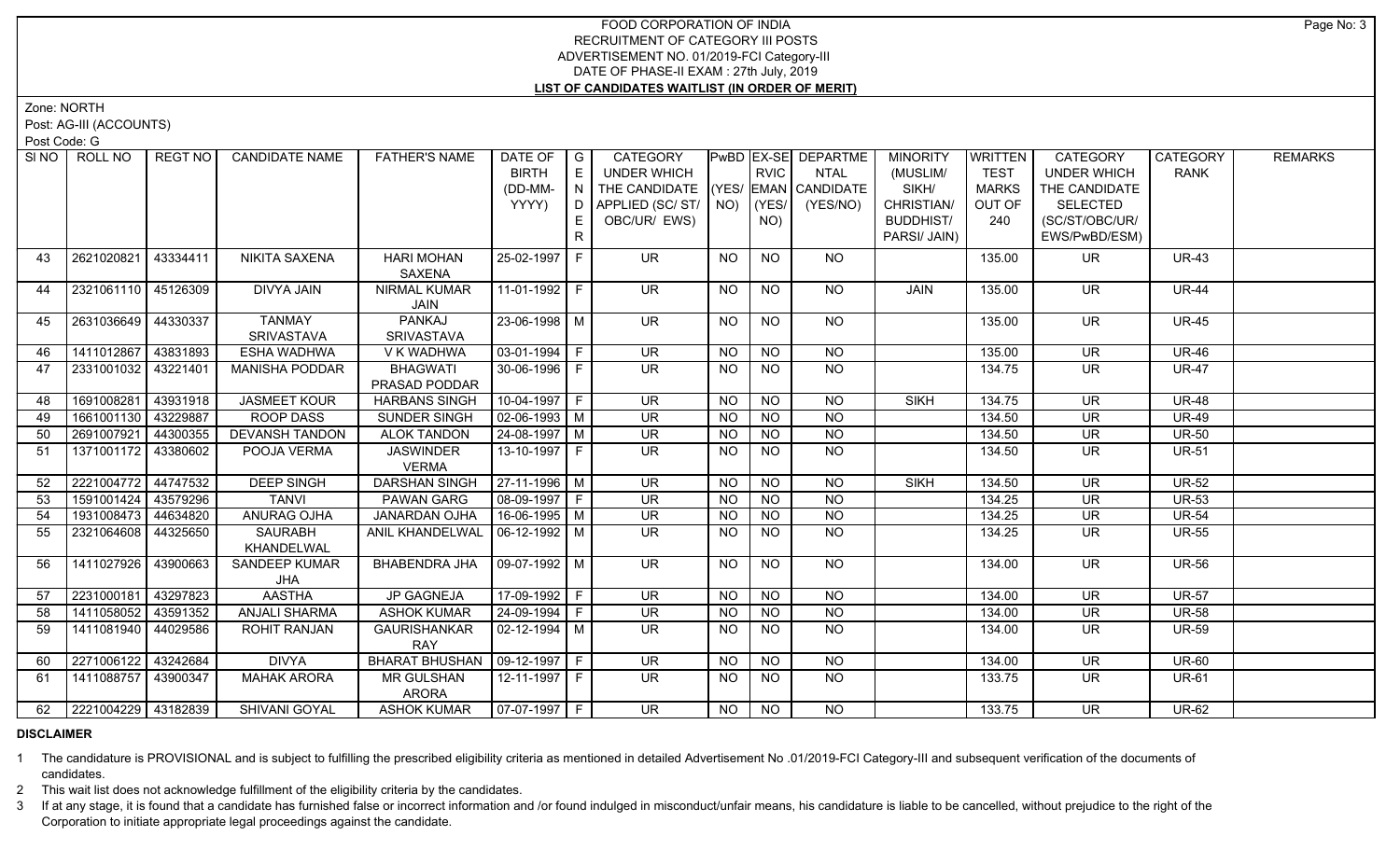Zone: NORTH

Post: AG-III (ACCOUNTS)

Post Code: G

| SI NO | ROLL NO                    | REGT NO   | <b>CANDIDATE NAME</b>   | <b>FATHER'S NAME</b>             | DATE OF                | $\overline{\phantom{a}}$ G | CATEGORY                           |                |                | PwBD EX-SE DEPARTME | <b>MINORITY</b>  | <b>WRITTEN</b> | CATEGORY                 | <b>CATEGORY</b> | <b>REMARKS</b> |
|-------|----------------------------|-----------|-------------------------|----------------------------------|------------------------|----------------------------|------------------------------------|----------------|----------------|---------------------|------------------|----------------|--------------------------|-----------------|----------------|
|       |                            |           |                         |                                  | <b>BIRTH</b>           | E                          | <b>UNDER WHICH</b>                 |                | <b>RVIC</b>    | <b>NTAL</b>         | (MUSLIM/         | <b>TEST</b>    | <b>UNDER WHICH</b>       | <b>RANK</b>     |                |
|       |                            |           |                         |                                  | (DD-MM-                | N                          | THE CANDIDATE (YES/ EMAN CANDIDATE |                |                |                     | SIKH/            | <b>MARKS</b>   | THE CANDIDATE            |                 |                |
|       |                            |           |                         |                                  | YYYY)                  | D                          | APPLIED (SC/ST/                    |                | $NO)$ (YES/    | (YES/NO)            | CHRISTIAN/       | OUT OF         | <b>SELECTED</b>          |                 |                |
|       |                            |           |                         |                                  |                        | E                          | OBC/UR/ EWS)                       |                | NO)            |                     | <b>BUDDHIST/</b> | 240            | (SC/ST/OBC/UR/           |                 |                |
|       |                            |           |                         |                                  |                        | R.                         |                                    |                |                |                     | PARSI/ JAIN)     |                | EWS/PwBD/ESM)            |                 |                |
| 63    | 2631017166 43926804        |           | <b>NUPUR SRIVASTAVA</b> | <b>MUKESH</b>                    | 25-05-1997 F           |                            | <b>UR</b>                          | NO             | <b>NO</b>      | <b>NO</b>           |                  | 133.75         | UR.                      | <b>UR-63</b>    |                |
|       |                            |           |                         | <b>SRIVASTAVA</b>                |                        |                            |                                    |                |                |                     |                  |                |                          |                 |                |
| 64    | 1411107912 44167046        |           | SHIVAM TUTEJA           | <b>ASHOK KUMAR</b>               | 17-09-1992 M           |                            | <b>UR</b>                          | <b>NO</b>      | <b>NO</b>      | NO                  |                  | 133.75         | <b>UR</b>                | <b>UR-64</b>    |                |
|       |                            |           |                         | TUTEJA                           |                        |                            |                                    |                |                |                     |                  |                |                          |                 |                |
| 65    | 1371007528 44706200        |           | SONIKA GARG             | <b>MANOHAR LAL</b>               | 28-04-1992 F           |                            | <b>UR</b>                          | NO.            | NO.            | NO                  |                  | 133.50         | UR                       | <b>UR-65</b>    |                |
|       |                            |           |                         | GARG                             |                        |                            |                                    |                |                |                     |                  |                |                          |                 |                |
| 66    | 2681001764 43702928        |           | <b>SHAURYA MISHRA</b>   | <b>RAM NARESH</b>                | $23-07-1994$ F         |                            | $\overline{\mathsf{UR}}$           | <b>NO</b>      | N <sub>O</sub> | N <sub>O</sub>      |                  | 133.50         | $\overline{\mathsf{UR}}$ | <b>UR-66</b>    |                |
|       |                            |           |                         | <b>MISHRA</b>                    |                        |                            |                                    |                |                |                     |                  |                |                          |                 |                |
| 67    | 1591001546 43289125        |           | <b>AVNEET SIDANA</b>    | KAWALJEET SINGH   27-07-1994   F |                        |                            | UR                                 | <b>NO</b>      | <b>NO</b>      | $N$ O               | <b>SIKH</b>      | 133.50         | $\overline{\mathsf{UR}}$ | <b>UR-67</b>    |                |
| 68    | 1371000294                 | 43688798  | <b>ANKITA SHARMA</b>    | <b>SUSHIL KUMAR</b>              | 23-07-1997 F           |                            | $\overline{\mathsf{UR}}$           | N <sub>O</sub> | $N$ O          | N <sub>O</sub>      |                  | 133.50         | <b>UR</b>                | <b>UR-68</b>    |                |
|       |                            |           |                         | <b>SHARMA</b>                    |                        |                            |                                    |                |                |                     |                  |                |                          |                 |                |
| 69    | 1351094139                 | 44844256  | <b>VENU GOPAL</b>       | <b>ARVIND KUMAR</b>              | $\boxed{01-09-1996}$ M |                            | <b>UR</b>                          | <b>NO</b>      | NO             | $N$ O               |                  | 133.50         | $\overline{\mathsf{UR}}$ | <b>UR-69</b>    |                |
| 70    | 2261002257                 | 43653967  | <b>ISHA MAHAJAN</b>     | <b>UMESH KUMAR</b>               | 26-08-1995 F           |                            | UR.                                | <b>NO</b>      | <b>NO</b>      | <b>NO</b>           |                  | 133.25         | UR.                      | <b>UR-70</b>    |                |
|       |                            |           |                         | MAHAJAN                          |                        |                            |                                    |                |                |                     |                  |                |                          |                 |                |
| 71    | 1411035344                 | 145135474 | <b>SWATI KUMARI</b>     | <b>UMENDRA KUMAR</b>             | $22-05-1994$ F         |                            | <b>UR</b>                          | <b>NO</b>      | <b>NO</b>      | $\overline{NQ}$     |                  | 133.25         | <b>UR</b>                | <b>UR-71</b>    |                |
| 72    | 2331009000                 | 44127980  | <b>JAYESH GUPTA</b>     | KAILASH CHAND                    | 12-04-1996 M           |                            | <b>UR</b>                          | NO.            | <b>NO</b>      | <b>NO</b>           |                  | 133.00         | <b>UR</b>                | <b>UR-72</b>    |                |
|       |                            |           |                         | <b>GUPTA</b>                     |                        |                            |                                    |                |                |                     |                  |                |                          |                 |                |
| 73    | 2621007773 43170768        |           | AKRITI BHADAURIA        | <b>VIRENDRA SINGH</b>            | 26-11-1995 F           |                            | $\overline{\mathsf{UR}}$           | <b>NO</b>      | N <sub>O</sub> | $N$ <sup>O</sup>    |                  | 132.75         | <b>UR</b>                | <b>UR-73</b>    |                |
|       |                            |           |                         | <b>BHADAURIA</b>                 |                        |                            |                                    |                |                |                     |                  |                |                          |                 |                |
| 74    | 1541001017                 | 43296860  | <b>KULJEET KAUR</b>     | PARAMJEET SINGH   24-12-1994   F |                        |                            | $\overline{\mathsf{UR}}$           | <b>NO</b>      | N <sub>O</sub> | N <sub>O</sub>      | <b>SIKH</b>      | 132.75         | <b>UR</b>                | <b>UR-74</b>    |                |
| 75    | 2221010521                 | 43485776  | <b>GULSHAN KUMAR</b>    | PREM CHAND                       | 24-04-1994   M         |                            | UR.                                | <b>NO</b>      | <b>NO</b>      | NO.                 |                  | 132.50         | <b>UR</b>                | <b>UR-75</b>    |                |
|       |                            |           | <b>MONGA</b>            |                                  |                        |                            |                                    |                |                |                     |                  |                |                          |                 |                |
| 76    | 1411088074                 | 43768798  | <b>GARIMA AGARWAL</b>   | <b>SHYAM SUNDAR</b>              | 16-09-1994 F           |                            | $\overline{\mathsf{UR}}$           | <b>NO</b>      | N <sub>O</sub> | $N$ O               |                  | 132.50         | $\overline{\mathsf{UR}}$ | <b>UR-76</b>    |                |
|       |                            |           |                         | <b>AGARWAL</b>                   |                        |                            |                                    |                |                |                     |                  |                |                          |                 |                |
| 77    | 2241000051                 | 44407522  | SNEH CHOPRA             | PAWAN CHOPRA                     | 30-03-1997 F           |                            | UR.                                | <b>NO</b>      | <b>NO</b>      | <b>NO</b>           |                  | 132.50         | <b>UR</b>                | <b>UR-77</b>    |                |
| 78    | 2231001928 43356448        |           | PANKUSH CHOPRA          | RAJINDER CHOPRA                  | 19-02-1995 M           |                            | $\overline{\mathsf{UR}}$           | <b>NO</b>      | <b>NO</b>      | N <sub>O</sub>      |                  | 132.25         | <b>UR</b>                | <b>UR-78</b>    |                |
| 79    | 2321070747 44177841        |           | PRIYA AGARWAL           | <b>GHANSHYAM</b>                 | 04-12-1996 F           |                            | <b>UR</b>                          | NO.            | NO             | $N$ O               |                  | 132.25         | UR                       | <b>UR-79</b>    |                |
|       |                            |           |                         | <b>AGARWAL</b>                   |                        |                            |                                    |                |                |                     |                  |                |                          |                 |                |
|       | 80   1601001417   43134467 |           | POOJA DEVI              | <b>RAJ KUMAR</b>                 | $08-07-1995$ F         |                            | $\overline{\mathsf{UR}}$           | <b>NO</b>      | <b>NO</b>      | $\overline{NO}$     |                  | 132.25         | <b>UR</b>                | <b>UR-80</b>    |                |

## **DISCLAIMER**

1 The candidature is PROVISIONAL and is subject to fulfilling the prescribed eligibility criteria as mentioned in detailed Advertisement No .01/2019-FCI Category-III and subsequent verification of the documents of candidates.

2 This wait list does not acknowledge fulfillment of the eligibility criteria by the candidates.

3 If at any stage, it is found that a candidate has furnished false or incorrect information and /or found indulged in misconduct/unfair means, his candidature is liable to be cancelled, without prejudice to the right of t Corporation to initiate appropriate legal proceedings against the candidate.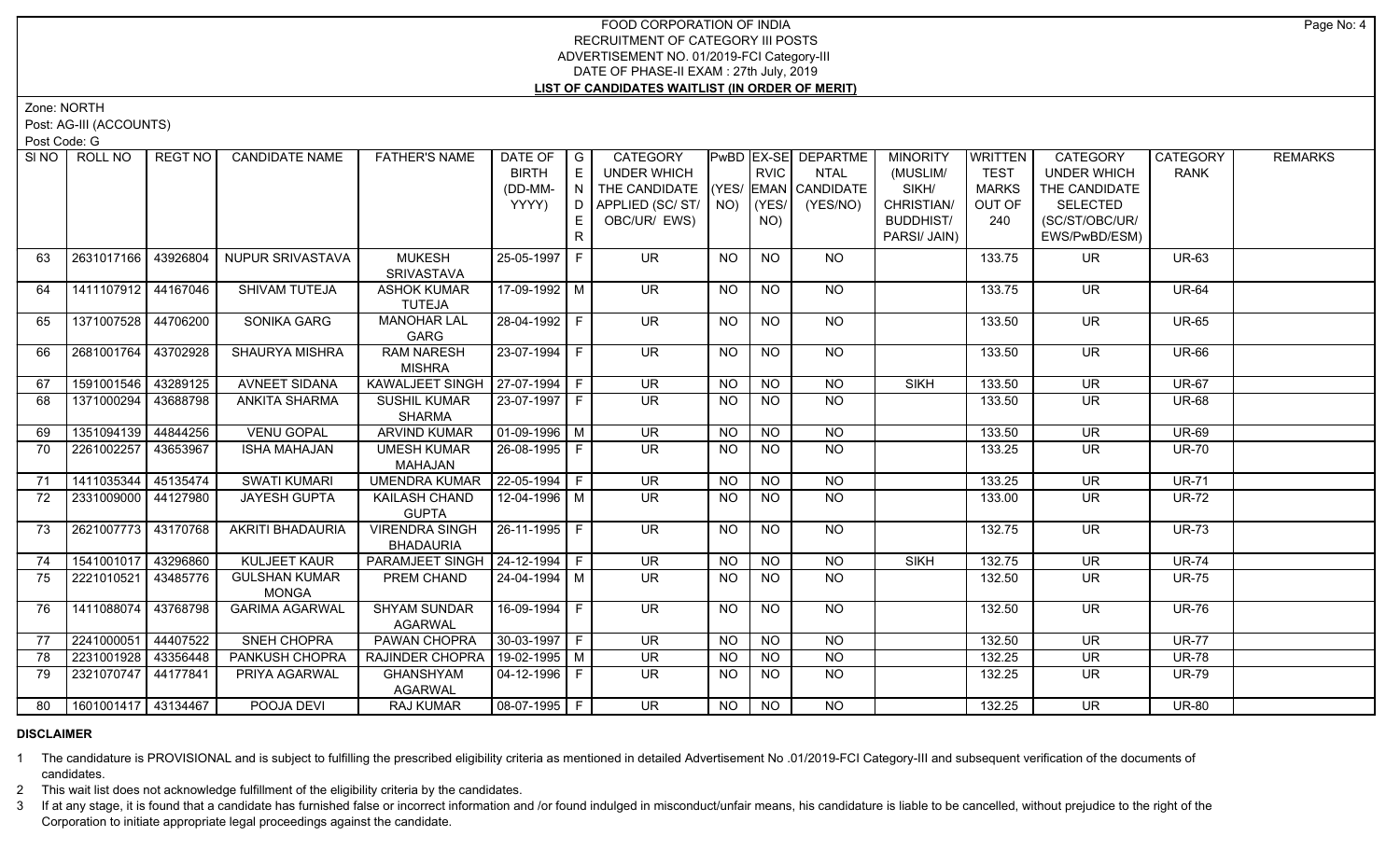Zone: NORTH

Post: AG-III (ACCOUNTS)

Post Code: G

| SINO | ROLL NO             | REGT NO  | <b>CANDIDATE NAME</b>  | <b>FATHER'S NAME</b>                 | DATE OF<br><b>BIRTH</b><br>(DD-MM-<br>YYYY) | $\overline{\phantom{a}}$ $\overline{\phantom{a}}$<br>E<br>$\mathbf{1} \ \mathbf{N}$ )<br>D | CATEGORY<br><b>UNDER WHICH</b><br>THE CANDIDATE (YES/ EMAN CANDIDATE<br>APPLIED (SC/ ST/   NO) |                 | <b>RVIC</b><br>$ $ (YES/ $ $ | PwBD EX-SE DEPARTME<br><b>NTAL</b><br>(YES/NO) | <b>MINORITY</b><br>(MUSLIM/<br>SIKH/<br>CHRISTIAN/ | <b>WRITTEN</b><br><b>TEST</b><br><b>MARKS</b><br>OUT OF | <b>CATEGORY</b><br><b>UNDER WHICH</b><br>THE CANDIDATE<br><b>SELECTED</b> | CATEGORY<br><b>RANK</b> | <b>REMARKS</b> |
|------|---------------------|----------|------------------------|--------------------------------------|---------------------------------------------|--------------------------------------------------------------------------------------------|------------------------------------------------------------------------------------------------|-----------------|------------------------------|------------------------------------------------|----------------------------------------------------|---------------------------------------------------------|---------------------------------------------------------------------------|-------------------------|----------------|
|      |                     |          |                        |                                      |                                             | E.<br>R                                                                                    | OBC/UR/ EWS)                                                                                   |                 | NO)                          |                                                | <b>BUDDHIST/</b><br>PARSI/ JAIN)                   | 240                                                     | (SC/ST/OBC/UR/<br>EWS/PwBD/ESM)                                           |                         |                |
| 81   | 2541009306          | 43728430 | SONAL JAIN             | SUBHASH JAIN                         | 26-09-1994 F                                |                                                                                            | <b>UR</b>                                                                                      | <b>NO</b>       | <b>NO</b>                    | <b>NO</b>                                      | <b>JAIN</b>                                        | 132.25                                                  | <b>UR</b>                                                                 | <b>UR-81</b>            |                |
| 82   | 2341010696          | 43899017 | <b>CHINAR GAUTAM</b>   | <b>MAHESH KUMAR</b><br><b>SHARMA</b> | 22-06-1995   M                              |                                                                                            | UR                                                                                             | <b>NO</b>       | NO.                          | NO.                                            |                                                    | 132.00                                                  | UR                                                                        | <b>UR-82</b>            |                |
| 83   | 1351071038          | 43024853 | <b>ANSHU SINGH</b>     | AJIT KUMAR SINGH   21-07-1994   F    |                                             |                                                                                            | <b>UR</b>                                                                                      | <b>NO</b>       | <b>NO</b>                    | NO                                             |                                                    | 131.75                                                  | <b>UR</b>                                                                 | <b>UR-83</b>            |                |
| 84   | 1411000647          | 43530930 | <b>VIBHA</b>           | SANJEEV KUMAR<br><b>SINGH</b>        | $ 29-05-1995 F$                             |                                                                                            | <b>UR</b>                                                                                      | <b>NO</b>       | <b>NO</b>                    | <b>NO</b>                                      |                                                    | 131.50                                                  | <b>UR</b>                                                                 | <b>UR-84</b>            |                |
| 85   | 2691008649          | 43321873 | <b>ADITYA PANWAR</b>   | <b>AJEET SINGH</b>                   | $14-02-1997$ M                              |                                                                                            | $\overline{\mathsf{UR}}$                                                                       | $\overline{NO}$ | $\overline{NO}$              | $\overline{NO}$                                |                                                    | 131.50                                                  | $\overline{\mathsf{UR}}$                                                  | <b>UR-85</b>            |                |
| 86   | 2321023319 44172479 |          | <b>AYUSH GARG</b>      | <b>GAJANAND GARG</b>                 | $22-09-1995$ M                              |                                                                                            | <b>UR</b>                                                                                      | <b>NO</b>       | N <sub>O</sub>               | <b>NO</b>                                      |                                                    | 131.25                                                  | <b>UR</b>                                                                 | <b>UR-86</b>            |                |
| 87   | 2241003102 43181964 |          | SAHIL SONI             | <b>RAKESH KUMAR</b><br>SONI          | 14-08-1995   M                              |                                                                                            | <b>UR</b>                                                                                      | <b>NO</b>       | <b>NO</b>                    | <b>NO</b>                                      |                                                    | 131.25                                                  | <b>UR</b>                                                                 | <b>UR-87</b>            |                |
| 88   | 2561012647          | 45130116 | <b>KAUSHAL KESARI</b>  | KUNWAR JEET<br><b>SINGH</b>          | 01-09-1995   M                              |                                                                                            | <b>UR</b>                                                                                      | <b>NO</b>       | N <sub>O</sub>               | <b>NO</b>                                      |                                                    | 131.25                                                  | <b>UR</b>                                                                 | <b>UR-88</b>            |                |
| 89   | 1411034246          | 44415796 | <b>SHWETA SINGH</b>    | <b>RAVINDER SINGH</b>                | $ 25-07-1993 F$                             |                                                                                            | $\overline{\mathsf{UR}}$                                                                       | <b>NO</b>       | $N$ O                        | $N$ <sup>O</sup>                               |                                                    | 131.25                                                  | <b>UR</b>                                                                 | <b>UR-89</b>            |                |
| 90   | 1371010287          | 43269217 | <b>RUCHI SALGOTRA</b>  | <b>PARSHOTAM LAL</b>                 | $ 05-11-1996 F$                             |                                                                                            | <b>UR</b>                                                                                      | $N$ O           | $N$ O                        | $N$ <sup>O</sup>                               |                                                    | 131.25                                                  | <b>UR</b>                                                                 | <b>UR-90</b>            |                |
| 91   | 1941010235 44840678 |          | PRASHANT NAGPAL        | <b>VIJAY NAGPAL</b>                  | $\boxed{02 - 08 - 1995}$ M                  |                                                                                            | UR                                                                                             | <b>NO</b>       | $N$ O                        | $N$ O                                          |                                                    | 131.25                                                  | <b>UR</b>                                                                 | <b>UR-91</b>            |                |
| 92   | 2631018196          | 43224535 | <b>DIVYA BAJPAI</b>    | <b>BASANT KUMAR</b><br><b>BAJPAI</b> | $30 - 06 - 1993$ F                          |                                                                                            | UR.                                                                                            | <b>NO</b>       | NO.                          | <b>NO</b>                                      |                                                    | 131.25                                                  | <b>UR</b>                                                                 | <b>UR-92</b>            |                |
| 93   | 1351000416          | 43940331 | SAKSHEE MAYA           | <b>RAMAN KUMAR</b><br><b>SINHA</b>   | 23-02-1996 F                                |                                                                                            | <b>UR</b>                                                                                      | <b>NO</b>       | <b>NO</b>                    | <b>NO</b>                                      |                                                    | 131.25                                                  | <b>UR</b>                                                                 | <b>UR-93</b>            |                |
| 94   | 2631042227          | 43927530 | AKASH SRIVASTAVA       | NAWAL KISHORE<br><b>SRIVASTAVA</b>   | $04 - 01 - 1998$ M                          |                                                                                            | <b>UR</b>                                                                                      | <b>NO</b>       | <b>NO</b>                    | <b>NO</b>                                      |                                                    | 131.00                                                  | <b>UR</b>                                                                 | <b>UR-94</b>            |                |
| 95   | 2301007477 44945731 |          | PAWAN KUMAR            | KUNDANLAL<br><b>GUPTA</b>            | 02-08-1996 M                                |                                                                                            | $\overline{\mathsf{UR}}$                                                                       | <b>NO</b>       | NO.                          | NO                                             |                                                    | 131.00                                                  | <b>UR</b>                                                                 | <b>UR-95</b>            |                |
| 96   | 1591004169 43469163 |          | <b>JYOTI</b>           | <b>MAHAVIR SINGH</b>                 | 08-09-1995 F                                |                                                                                            | $\overline{\mathsf{UR}}$                                                                       | N <sub>O</sub>  | N <sub>O</sub>               | $\overline{NO}$                                |                                                    | 131.00                                                  | $\overline{\mathsf{UR}}$                                                  | <b>UR-96</b>            |                |
| 97   | 1371005432 44767822 |          | <b>BHAVAY PASRICHA</b> | <b>TARUN KUMAR</b>                   | 20-07-1995 M                                |                                                                                            | <b>UR</b>                                                                                      | <b>NO</b>       | <b>NO</b>                    | <b>NO</b>                                      |                                                    | 131.00                                                  | <b>UR</b>                                                                 | <b>UR-97</b>            |                |
| 98   | 2221003919          | 43333730 | SMRITI SETHI           | <b>CHANDER MOHAN</b><br><b>SETHI</b> | 23-09-1996 F                                |                                                                                            | <b>UR</b>                                                                                      | <b>NO</b>       | <b>NO</b>                    | NO                                             |                                                    | 131.00                                                  | <b>UR</b>                                                                 | <b>UR-98</b>            |                |
| 99   | 1411059297          | 45045262 | <b>SHRUTI JAIN</b>     | <b>ANIL JAIN</b>                     | 21-02-1997 F                                |                                                                                            | <b>UR</b>                                                                                      | <b>NO</b>       | <b>NO</b>                    | NO.                                            | JAIN                                               | 130.75                                                  | <b>UR</b>                                                                 | <b>UR-99</b>            |                |
| 100  | 2351006376 44247978 |          | PRIYANKA JOSHI         | <b>ASHOK JOSHI</b>                   | $30-04-1994$ F                              |                                                                                            | UR.                                                                                            | <b>NO</b>       | <b>NO</b>                    | <b>NO</b>                                      |                                                    | 130.75                                                  | <b>UR</b>                                                                 | <b>UR-100</b>           |                |

## **DISCLAIMER**

1 The candidature is PROVISIONAL and is subject to fulfilling the prescribed eligibility criteria as mentioned in detailed Advertisement No .01/2019-FCI Category-III and subsequent verification of the documents of candidates.

2 This wait list does not acknowledge fulfillment of the eligibility criteria by the candidates.

3 If at any stage, it is found that a candidate has furnished false or incorrect information and /or found indulged in misconduct/unfair means, his candidature is liable to be cancelled, without prejudice to the right of t Corporation to initiate appropriate legal proceedings against the candidate.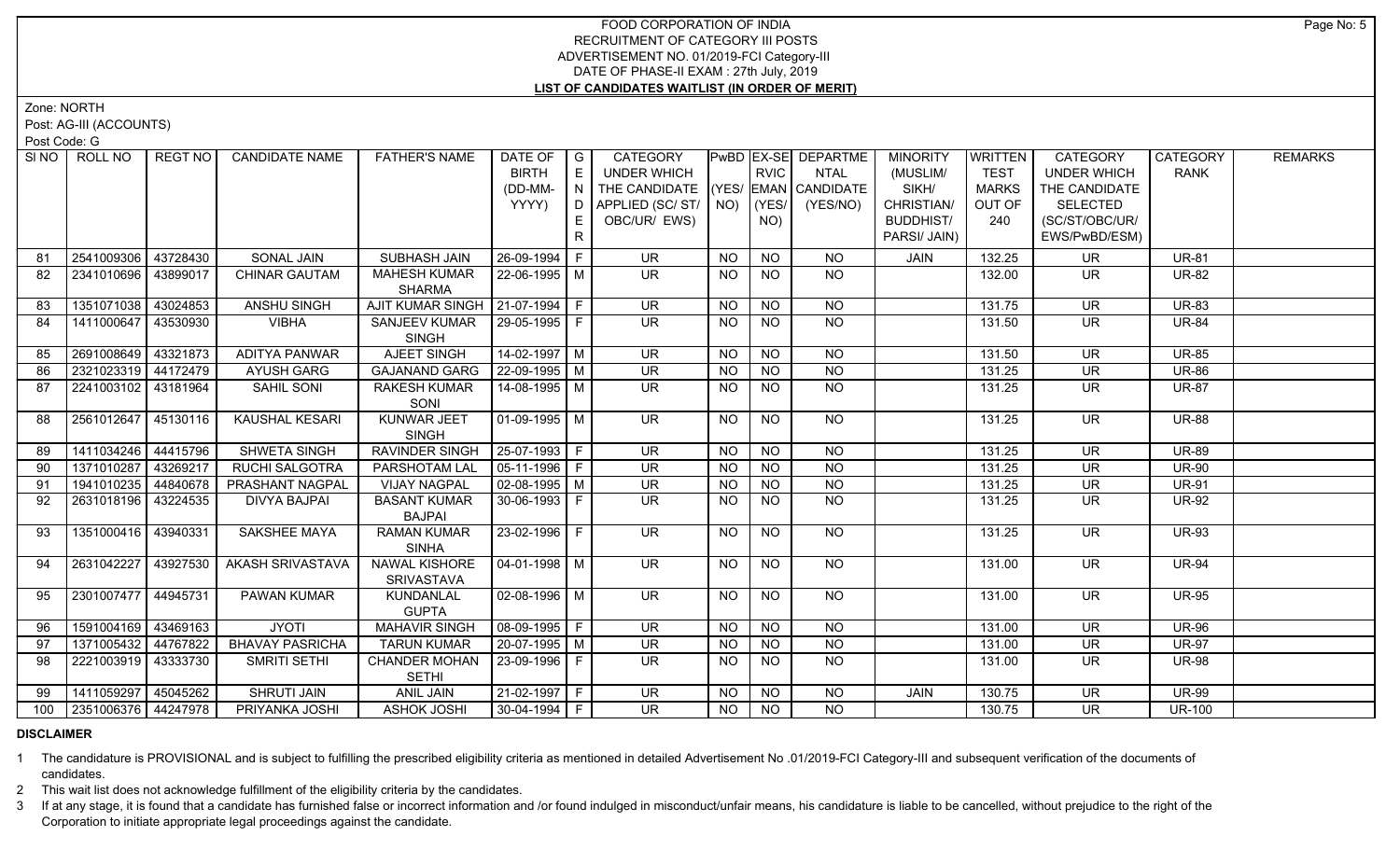Zone: NORTH

Post: AG-III (ACCOUNTS)

Post Code: G

| SI NO I | ROLL NO                     | REGT NO I | <b>CANDIDATE NAME</b>               | <b>FATHER'S NAME</b>            | DATE OF            | $\overline{\phantom{a}}$ $\overline{\phantom{a}}$ | <b>CATEGORY</b>                |           |                 | PwBD EX-SE DEPARTME | <b>MINORITY</b>  | <b>WRITTEN</b> | <b>CATEGORY</b>          | <b>CATEGORY</b> | <b>REMARKS</b> |
|---------|-----------------------------|-----------|-------------------------------------|---------------------------------|--------------------|---------------------------------------------------|--------------------------------|-----------|-----------------|---------------------|------------------|----------------|--------------------------|-----------------|----------------|
|         |                             |           |                                     |                                 | <b>BIRTH</b>       | E                                                 | <b>UNDER WHICH</b>             |           | <b>RVIC</b>     | <b>NTAL</b>         | (MUSLIM/         | TEST           | <b>UNDER WHICH</b>       | <b>RANK</b>     |                |
|         |                             |           |                                     |                                 | (DD-MM-            | N                                                 | THE CANDIDATE (YES/            |           |                 | EMAN CANDIDATE      | SIKH/            | <b>MARKS</b>   | THE CANDIDATE            |                 |                |
|         |                             |           |                                     |                                 | YYYY)              | D                                                 | APPLIED (SC/ ST/   NO)   (YES/ |           |                 | (YES/NO)            | CHRISTIAN/       | OUT OF         | <b>SELECTED</b>          |                 |                |
|         |                             |           |                                     |                                 |                    | E.                                                | OBC/UR/ EWS)                   |           | NO)             |                     | <b>BUDDHIST/</b> | 240            | (SC/ST/OBC/UR/           |                 |                |
|         |                             |           |                                     |                                 |                    | $\mathsf{R}$                                      |                                |           |                 |                     | PARSI/ JAIN)     |                | EWS/PwBD/ESM)            |                 |                |
| 101     | 1371013754                  | 43438443  | <b>TAMANNA BANSAL</b>               | <b>KRISHAN KUMAR</b>            | 14-07-1997 F       |                                                   | UR.                            | NO        | <b>NO</b>       | <b>NO</b>           |                  | 130.75         | UR.                      | <b>UR-101</b>   |                |
|         |                             |           |                                     | <b>BANSAL</b>                   |                    |                                                   |                                |           |                 |                     |                  |                |                          |                 |                |
| 102     | 1581003469                  | 44296185  | <b>TANYA BHUJEJA</b>                | PARVEEN BHUJEJA                 | $10-11-1998$ F     |                                                   | <b>UR</b>                      | <b>NO</b> | <b>NO</b>       | <b>NO</b>           |                  | 130.75         | <b>UR</b>                | <b>UR-102</b>   |                |
| 103     | 1421003816                  | 43183268  | SOUMYA GOEL                         | YOGESH GOEL                     | 24-12-1994 F       |                                                   | <b>UR</b>                      | <b>NO</b> | <b>NO</b>       | <b>NO</b>           |                  | 130.50         | <b>UR</b>                | <b>UR-103</b>   |                |
| 104     | 2241003481                  | 44985620  | PREETI SINGH                        | <b>SITA RAM SINGH</b>           | 05-12-1996 F       |                                                   | <b>UR</b>                      | <b>NO</b> | <b>NO</b>       | <b>NO</b>           |                  | 130.25         | <b>UR</b>                | <b>UR-104</b>   |                |
| 105     | 2691002257                  | 43082808  | <b>AMIT SINGH RAWAT</b>             | <b>LAXMAN SINGH</b>             | $11-06-1993$ M     |                                                   | <b>UR</b>                      | <b>NO</b> | <b>NO</b>       | <b>NO</b>           |                  | 130.25         | <b>UR</b>                | <b>UR-105</b>   |                |
| 106     | 1451004468 43895223         |           | <b>HIMANSHU</b>                     | <b>NARENDER</b>                 | 27-10-1994 M       |                                                   | UR.                            | NO.       | NO.             | <b>NO</b>           |                  | 130.25         | <b>UR</b>                | <b>UR-106</b>   |                |
|         |                             |           |                                     | <b>RUSTAGI</b>                  |                    |                                                   |                                |           |                 |                     |                  |                |                          |                 |                |
| 107     | 2321063630                  | 43199292  | <b>PRASUN BAID</b>                  | <b>PRAMOD BAID</b>              | $06-10-1997$ M     |                                                   | EWS                            | <b>NO</b> | N <sub>O</sub>  | $\overline{NQ}$     |                  | 130.25         | UR; EWS                  | <b>UR-107</b>   |                |
| 108     | 2221017232                  | 44157447  | <b>GAURAV SHARMA</b>                | <b>NAVEEN SHARMA</b>            | $16 - 02 - 1996$ M |                                                   | $\overline{\mathsf{UR}}$       | <b>NO</b> | $\overline{NQ}$ | $\overline{NO}$     |                  | 130.00         | $\overline{\mathsf{UR}}$ | <b>UR-108</b>   |                |
| 109     | 2691004768                  | 44778603  | SAKSHI GAKHAR                       | <b>ROSHAN LAL</b>               | 16-03-1995   F     |                                                   | <b>UR</b>                      | <b>NO</b> | <b>NO</b>       | $\overline{NQ}$     |                  | 130.00         | <b>UR</b>                | <b>UR-109</b>   |                |
| 110     | 1351074755 44073677         |           | RAJ KUMAR                           | <b>JHARI MODI</b>               | 23-08-1995   M     |                                                   | <b>UR</b>                      | <b>NO</b> | <b>NO</b>       | $\overline{NO}$     |                  | 130.00         | <b>UR</b>                | <b>UR-110</b>   |                |
| 111     | 2311009236                  | 43338249  | <b>KRITIKA GOYAL</b>                | RAJESH GOYAL                    | $01-08-1997$ F     |                                                   | <b>UR</b>                      | <b>NO</b> | $\overline{NO}$ | N <sub>O</sub>      |                  | 130.00         | <b>UR</b>                | <b>UR-111</b>   |                |
| 112     | 2321014572 43229093         |           | SHIVANI JOSHI                       | RAJESH JOSHI                    | 15-01-1997 F       |                                                   | <b>UR</b>                      | <b>NO</b> | <b>NO</b>       | $\overline{NQ}$     |                  | 130.00         | <b>UR</b>                | <b>UR-112</b>   |                |
| 113     | 1371001173 43093929         |           | <b>PARIKA</b>                       | <b>MANOJ CHHABRA</b>            | 22-12-1997 F       |                                                   | <b>UR</b>                      | <b>NO</b> | $\overline{NO}$ | $\overline{NO}$     |                  | 130.00         | <b>UR</b>                | <b>UR-113</b>   |                |
| 114     | 2541005879                  | 45005527  | <b>AJAY SARASWAT</b>                | <b>GIRRAJ KISHOR</b>            | $14-06-1994$ M     |                                                   | EWS                            | <b>NO</b> | $\overline{N}$  | $\overline{NO}$     |                  | 129.75         | UR; EWS                  | <b>UR-114</b>   |                |
| 115     | 2221002317                  | 43049570  | <b>ADIKSHA RANI</b>                 | <b>SATPAL</b>                   | 09-07-1994   F     |                                                   | UR                             | <b>NO</b> | <b>NO</b>       | $\overline{NQ}$     |                  | 129.75         | <b>UR</b>                | <b>UR-115</b>   |                |
| 116     | 2321018396                  | 43472843  | NISHANT TIWARI                      | SURESH CHAND                    | $01-07-1994$ M     |                                                   | UR.                            | NO.       | <b>NO</b>       | <b>NO</b>           |                  | 129.50         | UR.                      | <b>UR-116</b>   |                |
|         |                             |           |                                     | <b>SHARMA</b>                   |                    |                                                   |                                |           |                 |                     |                  |                |                          |                 |                |
| 117     | 1411046042   43037746       |           | <b>SHYAM SUNDER</b>                 | <b>JOGINDER KUMAR</b>           | 24-03-1994 M       |                                                   | <b>UR</b>                      | <b>NO</b> | <b>NO</b>       | NO                  |                  | 129.50         | <b>UR</b>                | <b>UR-117</b>   |                |
|         |                             |           | JUNEJA                              | JUNEJA                          |                    |                                                   |                                |           |                 |                     |                  |                |                          |                 |                |
| 118     | 1411007346 43442189         |           | YATIN DUREJA                        | <b>SANJAY DUREJA</b>            | $07-05-1996$ M     |                                                   | $\overline{\mathsf{UR}}$       | <b>NO</b> | <b>NO</b>       | N <sub>O</sub>      |                  | 129.50         | $\overline{\mathsf{UR}}$ | <b>UR-118</b>   |                |
| 119     | 1411103690                  | 43006262  | <b>TUSHAR TIWARI</b>                | <b>SUDHIR TIWARI</b>            | 07-06-1996 M       |                                                   | EWS                            | <b>NO</b> | $N$ O           | $N$ O               |                  | 129.50         | UR; EWS                  | <b>UR-119</b>   |                |
| 120     | 1411032209                  | 43345705  | <b>JYOTI</b>                        | <b>MADAN LAL</b>                | 09-10-1995   F     |                                                   | <b>UR</b>                      | <b>NO</b> | $N$ O           | $N$ O               |                  | 129.50         | <b>UR</b>                | <b>UR-120</b>   |                |
| 121     | 1371013216                  | 43354594  | <b>DIVYA</b>                        | MOHINDER DAWER   28-10-1993   F |                    |                                                   | UR                             | <b>NO</b> | <b>NO</b>       | <b>NO</b>           |                  | 129.25         | <b>UR</b>                | <b>UR-121</b>   |                |
| 122     | 2691009465                  | 43422516  | <b>GURMAN PREET</b><br><b>SINGH</b> | <b>HARKIRAT SINGH</b><br>JASSAL | $26-12-1995$ M     |                                                   | UR.                            | NO.       | N <sub>O</sub>  | <b>NO</b>           | <b>SIKH</b>      | 129.00         | <b>UR</b>                | <b>UR-122</b>   |                |
| 123     | 1371004308 44516349         |           | <b>SRISHTI CHAUHAN</b>              | <b>RAJ KUMAR</b>                | 08-12-1996 F       |                                                   | <b>UR</b>                      | <b>NO</b> | <b>NO</b>       | <b>NO</b>           |                  | 129.00         | <b>UR</b>                | <b>UR-123</b>   |                |
|         | 124   1411055239   43572794 |           | <b>DEEPAK</b>                       | BALWANT SINGH   06-12-1995   M  |                    |                                                   | UR.                            | NO        | <b>NO</b>       | <b>NO</b>           |                  | 129.00         | UR.                      | <b>UR-124</b>   |                |

**DISCLAIMER**

1 The candidature is PROVISIONAL and is subject to fulfilling the prescribed eligibility criteria as mentioned in detailed Advertisement No .01/2019-FCI Category-III and subsequent verification of the documents of candidates.

2 This wait list does not acknowledge fulfillment of the eligibility criteria by the candidates.

3 If at any stage, it is found that a candidate has furnished false or incorrect information and /or found indulged in misconduct/unfair means, his candidature is liable to be cancelled, without prejudice to the right of t Corporation to initiate appropriate legal proceedings against the candidate.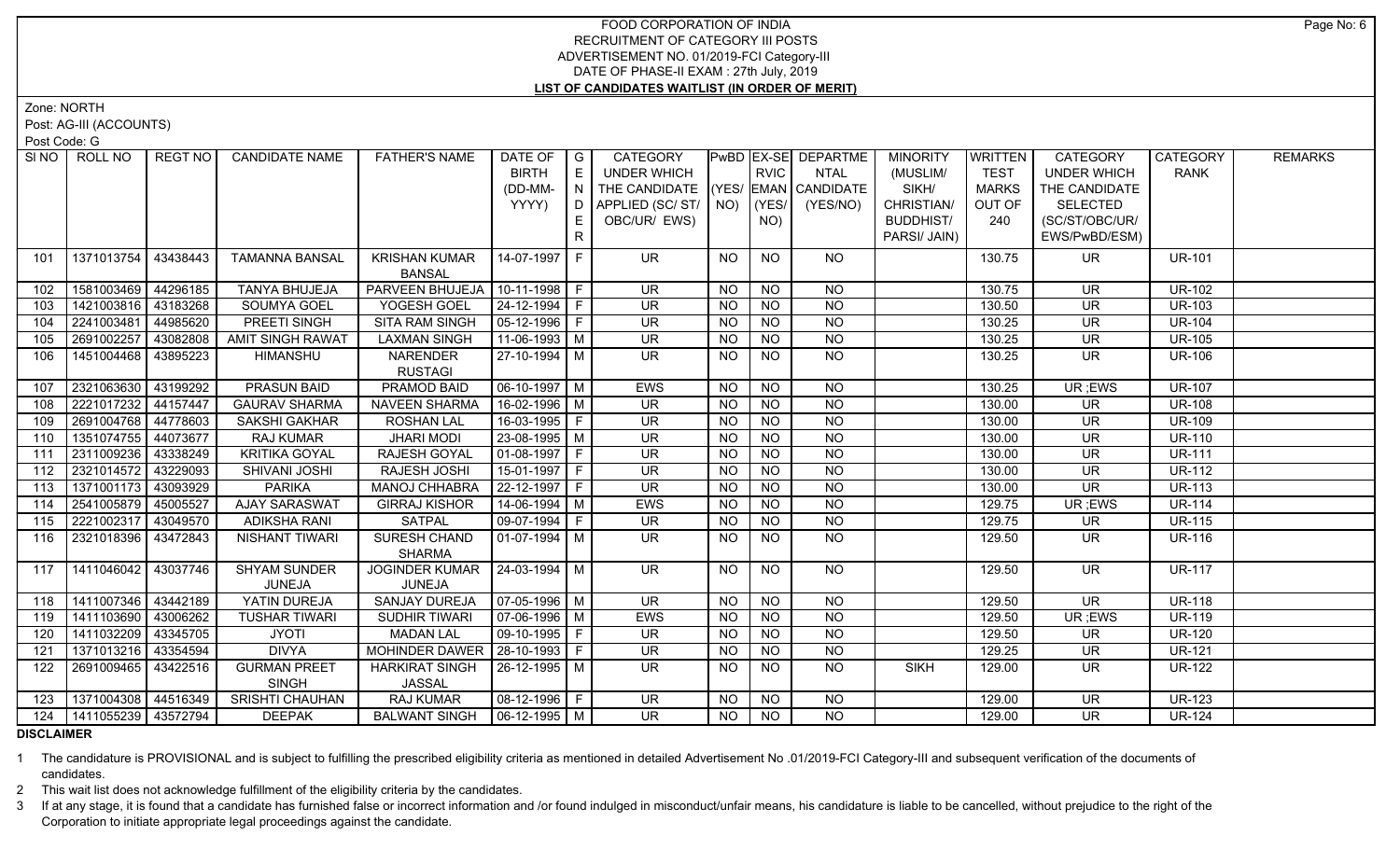Zone: NORTH

Post: AG-III (ACCOUNTS)

Post Code: G

| SI NO I | ROLL NO             | REGT NO  | <b>CANDIDATE NAME</b> | <b>FATHER'S NAME</b>                      | DATE OF<br><b>BIRTH</b> | $\overline{\phantom{a}}$ G<br>E | CATEGORY<br><b>UNDER WHICH</b>         |           | RVIC           | PwBD EX-SE DEPARTME<br><b>NTAL</b> | <b>MINORITY</b><br>(MUSLIM/ | <b>WRITTEN</b><br><b>TEST</b> | CATEGORY<br><b>UNDER WHICH</b>      | CATEGORY<br><b>RANK</b> | <b>REMARKS</b> |
|---------|---------------------|----------|-----------------------|-------------------------------------------|-------------------------|---------------------------------|----------------------------------------|-----------|----------------|------------------------------------|-----------------------------|-------------------------------|-------------------------------------|-------------------------|----------------|
|         |                     |          |                       |                                           |                         |                                 |                                        |           |                |                                    |                             |                               |                                     |                         |                |
|         |                     |          |                       |                                           | (DD-MM-<br>YYYY)        | IN<br>D                         | THE CANDIDATE (YES/ EMAN CANDIDATE     |           |                |                                    | SIKH/<br>CHRISTIAN/         | <b>MARKS</b>                  | THE CANDIDATE                       |                         |                |
|         |                     |          |                       |                                           |                         |                                 | APPLIED (SC/ ST/   NO)   (YES/         |           |                | (YES/NO)                           |                             | OUT OF                        | <b>SELECTED</b>                     |                         |                |
|         |                     |          |                       |                                           |                         | E.                              | OBC/UR/ EWS)                           |           | NO)            |                                    | <b>BUDDHIST/</b>            | 240                           | (SC/ST/OBC/UR/                      |                         |                |
|         |                     |          |                       |                                           |                         | $\mathsf{R}$                    |                                        |           |                |                                    | PARSI/ JAIN)                |                               | EWS/PwBD/ESM)                       |                         |                |
| 125     | 2631021083          | 43777996 | <b>SUSHANT RAI</b>    | <b>RAJENDRA</b>                           | $05-07-1994$ M          |                                 | EWS                                    | <b>NO</b> | <b>NO</b>      | <b>NO</b>                          |                             | 129.00                        | UR; EWS                             | <b>UR-125</b>           |                |
|         |                     |          |                       | PRASAD RAI                                |                         |                                 |                                        |           |                |                                    |                             |                               |                                     |                         |                |
| 126     | 1411093668          | 43694410 | <b>HEM CHAND</b>      | <b>DINESH CHAND</b>                       | 21-10-1992 M            |                                 | EWS                                    | <b>NO</b> | <b>NO</b>      | <b>NO</b>                          |                             | 129.00                        | UR; EWS                             | <b>UR-126</b>           |                |
| 127     | 1581006028          | 44386025 | <b>GOPAL BANSAL</b>   | <b>SURENDER</b>                           | 15-01-1994   M          |                                 | <b>EWS</b>                             | <b>NO</b> | <b>NO</b>      | <b>NO</b>                          |                             | 128.75                        | UR; EWS                             | <b>UR-127</b>           |                |
|         |                     |          |                       | <b>BANSAL</b>                             |                         |                                 |                                        |           |                |                                    |                             |                               |                                     |                         |                |
| 128     | 1411057646          | 43050357 | <b>SALONI CHAWLA</b>  | <b>ASHOK KUMAR</b>                        | 13-02-1998 F            |                                 | <b>EWS</b>                             | NO.       | <b>NO</b>      | NO                                 |                             | 128.75                        | UR ;EWS                             | <b>UR-128</b>           |                |
|         |                     |          |                       | <b>CHAWLA</b>                             |                         |                                 |                                        |           |                |                                    |                             |                               |                                     |                         |                |
| 129     | 1411052697          | 43853123 | <b>PRIYANKA</b>       | <b>ADESH KUMAR</b>                        | 15-04-1993 F            |                                 | OBC                                    | <b>NO</b> | N <sub>O</sub> | N <sub>O</sub>                     |                             | 128.75                        | UR; OBC                             | <b>UR-129</b>           |                |
|         |                     |          |                       | <b>GUPTA</b>                              |                         |                                 |                                        |           |                |                                    |                             |                               |                                     |                         |                |
| 130     | 2221006192          | 4465682  | URVASHI SHARMA        | <b>RAJENDER</b><br><b>SHARMA</b>          | 12-01-1995 F            |                                 | $\overline{\mathsf{UR}}$               | <b>NO</b> | <b>NO</b>      | $N$ O                              |                             | 128.75                        | $\overline{\mathsf{UR}}$            | <b>UR-130</b>           |                |
|         |                     |          |                       |                                           |                         |                                 |                                        |           |                | N <sub>O</sub>                     |                             |                               |                                     | <b>UR-131</b>           |                |
| 131     | 1421005364          | 43066362 | <b>MIHIKA AGARWAL</b> | <b>VIKAL AGARWAL</b>                      | 30-08-1993 F            |                                 | UR                                     | NO        | NO             |                                    |                             | 128.50                        | $\overline{\mathsf{UR}}$            |                         |                |
| 132     | 1411013154          | 44126599 | <b>ANUBALA</b>        | <b>AJAY KUMAR</b>                         | 19-05-1993 F            |                                 | <b>UR</b>                              | <b>NO</b> | NO             | N <sub>O</sub>                     |                             | 128.50                        | UR                                  | <b>UR-132</b>           |                |
| 133     | 2221016530 45088173 |          | PIYUSH KUKKAR         | <b>MUKESH KUMAR</b>                       | 18-07-1994 M            |                                 | UR.                                    | <b>NO</b> | NO.            | NO.                                |                             | 128.50                        | <b>UR</b>                           | <b>UR-133</b>           |                |
|         |                     |          | <b>RICHA NAGPAL</b>   | <b>KUKAR</b>                              | 18-07-1995   F          |                                 |                                        |           |                |                                    |                             |                               |                                     |                         |                |
| 134     | 2321045146 43618225 |          |                       | <b>RAJESH NAGPAL</b>                      |                         |                                 | <b>UR</b>                              | <b>NO</b> | $\overline{N}$ | <b>NO</b>                          |                             | 128.50                        | <b>UR</b>                           | <b>UR-134</b>           |                |
| 135     | 1541005065          | 43297293 | <b>DILPREET KAUR</b>  | <b>SHARANJEET</b><br><b>SINGH</b>         | 08-09-1995 F            |                                 | UR.                                    | <b>NO</b> | <b>NO</b>      | <b>NO</b>                          | <b>SIKH</b>                 | 128.50                        | UR.                                 | <b>UR-135</b>           |                |
| 136     | 2321039090          | 43335112 | <b>AJAY SINGH</b>     | <b>SARDAR SINGH</b>                       | 24-07-1994 M            |                                 | $\overline{\mathsf{UR}}$               | NO        | $\overline{N}$ | $\overline{NQ}$                    |                             | 128.50                        | <b>UR</b>                           | <b>UR-136</b>           |                |
| 137     | 2311006866 44157389 |          | <b>RISHI ARORA</b>    | <b>GIRDHARI LAL</b>                       | $02 - 11 - 1995$ M      |                                 | $\overline{\mathsf{UR}}$               | <b>NO</b> | $\overline{N}$ | $\overline{NQ}$                    |                             | 128.50                        | $\overline{\mathsf{UR}}$            | <b>UR-137</b>           |                |
| 138     | 2271006548 43494431 |          | <b>MANPREET KAUR</b>  | DARBARA SINGH                             | $02 - 08 - 1995$ F      |                                 | <b>UR</b>                              | <b>NO</b> | <b>NO</b>      | $\overline{NO}$                    | <b>SIKH</b>                 | 128.50                        | <b>UR</b>                           | <b>UR-138</b>           |                |
|         |                     |          |                       |                                           | 16-11-1993 M            |                                 |                                        |           |                | <b>NO</b>                          |                             |                               |                                     |                         |                |
| 139     | 2221008399          | 44073824 | JAGMEET SINGH         | <b>GURMEET SINGH</b>                      |                         |                                 | <b>OBC</b>                             | NO.       | <b>NO</b>      |                                    | <b>SIKH</b>                 | 128.50                        | UR; OBC                             | <b>UR-139</b>           |                |
| 140     | 2621001184          | 43779808 | <b>SHUBHAM ARORA</b>  | SANDHU<br>DEVENDRA ARORA   23-07-1994   M |                         |                                 | <b>UR</b>                              |           | <b>NO</b>      | <b>NO</b>                          |                             | 128.25                        | <b>UR</b>                           | <b>UR-140</b>           |                |
|         |                     |          |                       |                                           | $20 - 01 - 1993$ M      |                                 | $\overline{\mathsf{UR}}$               | NO.       | N <sub>O</sub> | $N$ <sup>O</sup>                   |                             |                               |                                     |                         |                |
| 141     | 1731006854          | 44323753 | <b>AVIJEET KUMAR</b>  | <b>LALIT PRASAD</b>                       |                         |                                 |                                        | NO        |                |                                    |                             | 128.25                        | <b>UR</b>                           | <b>UR-141</b>           |                |
|         | 1371014482          | 43280085 | <b>ROHIT KUMAR</b>    | <b>BARNWAL</b><br><b>KULDEEP KUMAR</b>    | 15-01-1995 M            |                                 |                                        |           | <b>NO</b>      | <b>NO</b>                          |                             | 128.25                        |                                     | <b>UR-142</b>           |                |
| 142     | 1411032602          |          |                       | <b>SUNEET KUMAR</b>                       |                         |                                 | <b>OBC</b><br>$\overline{\mathsf{UR}}$ | <b>NO</b> |                | N <sub>O</sub>                     |                             |                               | UR; OBC<br>$\overline{\mathsf{UR}}$ | <b>UR-143</b>           |                |
| 143     |                     | 43364410 | ANJALI BAJAJ          |                                           | 30-01-1993 F            |                                 |                                        | NO        | <b>NO</b>      |                                    |                             | 128.25                        |                                     |                         |                |
|         |                     |          |                       | BAJAJ                                     |                         |                                 |                                        |           |                |                                    |                             |                               |                                     |                         |                |

# **DISCLAIMER**

1 The candidature is PROVISIONAL and is subject to fulfilling the prescribed eligibility criteria as mentioned in detailed Advertisement No .01/2019-FCI Category-III and subsequent verification of the documents of candidates.

2 This wait list does not acknowledge fulfillment of the eligibility criteria by the candidates.

3 If at any stage, it is found that a candidate has furnished false or incorrect information and /or found indulged in misconduct/unfair means, his candidature is liable to be cancelled, without prejudice to the right of t Corporation to initiate appropriate legal proceedings against the candidate.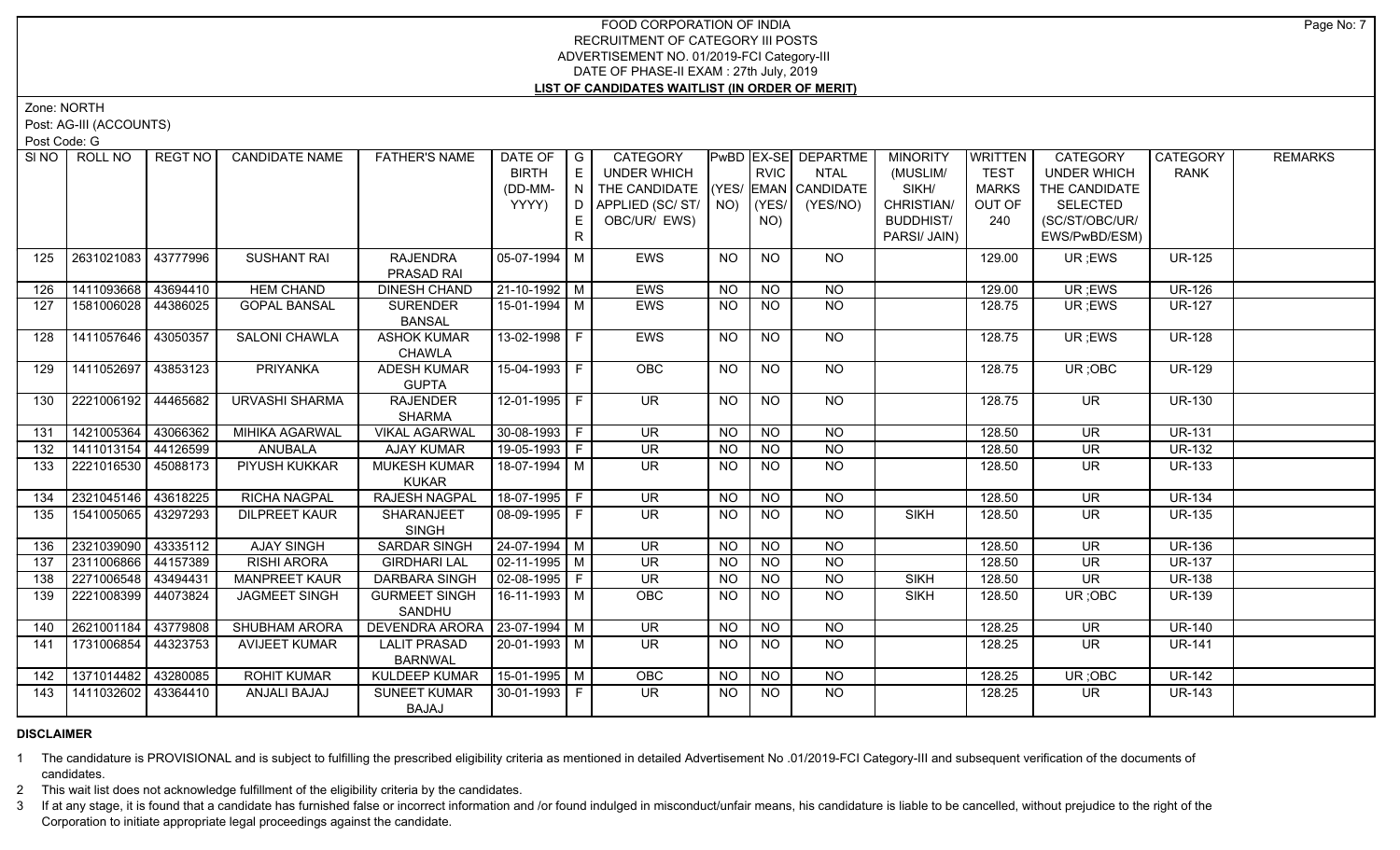Zone: NORTH

Post: AG-III (ACCOUNTS)

Post Code: G

|     | SINO ROLL NO            | REGT NO  | <b>CANDIDATE NAME</b>   | <b>FATHER'S NAME</b>                    | DATE OF<br><b>BIRTH</b> | G<br>E   | CATEGORY<br>UNDER WHICH                                      |           | <b>RVIC</b>     | PwBD EX-SE DEPARTME<br><b>NTAL</b> | <b>MINORITY</b><br>(MUSLIM/ | <b>WRITTEN</b><br><b>TEST</b> | <b>CATEGORY</b><br><b>UNDER WHICH</b> | <b>CATEGORY</b><br><b>RANK</b> | <b>REMARKS</b> |
|-----|-------------------------|----------|-------------------------|-----------------------------------------|-------------------------|----------|--------------------------------------------------------------|-----------|-----------------|------------------------------------|-----------------------------|-------------------------------|---------------------------------------|--------------------------------|----------------|
|     |                         |          |                         |                                         |                         |          |                                                              |           |                 |                                    |                             |                               |                                       |                                |                |
|     |                         |          |                         |                                         | (DD-MM-<br>YYYY)        | N I<br>D | THE CANDIDATE (YES/ EMAN CANDIDATE<br>APPLIED (SC/ ST/   NO) |           | (YES/           | (YES/NO)                           | SIKH/<br>CHRISTIAN/         | <b>MARKS</b><br>OUT OF        | THE CANDIDATE<br><b>SELECTED</b>      |                                |                |
|     |                         |          |                         |                                         |                         |          | OBC/UR/ EWS)                                                 |           | NO)             |                                    | <b>BUDDHIST/</b>            | 240                           | (SC/ST/OBC/UR/                        |                                |                |
|     |                         |          |                         |                                         |                         | R        |                                                              |           |                 |                                    | PARSI/ JAIN)                |                               | EWS/PwBD/ESM)                         |                                |                |
|     |                         |          |                         |                                         |                         |          |                                                              |           |                 |                                    |                             |                               |                                       |                                |                |
| 144 | 2691015190              | 43806714 | SHIVANI MEHRA           | <b>CHANDRA SINGH</b><br><b>MEHRA</b>    | $30 - 08 - 1993$ F      |          | <b>UR</b>                                                    | <b>NO</b> | <b>NO</b>       | <b>NO</b>                          |                             | 128.25                        | <b>UR</b>                             | <b>UR-144</b>                  |                |
| 145 | 2331007075              | 45080449 | <b>DEEPAK SAINI</b>     | TARA CHAND SAINI   21-09-1995   M       |                         |          | OBC                                                          | NO.       | <b>NO</b>       | <b>NO</b>                          |                             | 128.25                        | UR; OBC                               | <b>UR-145</b>                  |                |
| 146 | 1411064749              | 43055414 | DEEPANSHU               | <b>NARENDER</b>                         | $07-04-1997$ M          |          | <b>UR</b>                                                    | <b>NO</b> | <b>NO</b>       | <b>NO</b>                          |                             | 128.25                        | <b>UR</b>                             | <b>UR-146</b>                  |                |
| 147 | 1441000557              | 45187748 | <b>HIMANSHU GARG</b>    | <b>VIJAY GARG</b>                       | 03-08-1997   M          |          | <b>EWS</b>                                                   | <b>NO</b> | <b>NO</b>       | <b>NO</b>                          |                             | 128.00                        | UR; EWS                               | <b>UR-147</b>                  |                |
| 148 | 1441000435 43761092     |          | <b>KRITIKA</b>          | <b>SURESH SETHI</b>                     | 25-07-1995 F            |          | <b>UR</b>                                                    | <b>NO</b> | <b>NO</b>       | <b>NO</b>                          |                             | 128.00                        | UR                                    | <b>UR-148</b>                  |                |
| 149 | 2331002304              | 43984205 | <b>KISHORE SHARMA</b>   | <b>JAGDISH SHARMA</b>                   | 26-04-1993 M            |          | <b>UR</b>                                                    | <b>NO</b> | <b>NO</b>       | <b>NO</b>                          |                             | 128.00                        | <b>UR</b>                             | <b>UR-149</b>                  |                |
| 150 | 2311003495              | 43289761 | <b>ABHISHEK CHHABRA</b> | OM PRAKASH                              | 15-02-1992   M          |          | EWS                                                          | NO.       | <b>NO</b>       | <b>NO</b>                          |                             | 128.00                        | UR; EWS                               | <b>UR-150</b>                  |                |
|     |                         |          |                         | <b>CHHABRA</b>                          |                         |          |                                                              |           |                 |                                    |                             |                               |                                       |                                |                |
| 151 | 2331000703              | 43334906 | <b>JANGID</b>           | <b>HARIRAM</b>                          | 15-09-1996 F            |          | OBC                                                          | <b>NO</b> | $\overline{NQ}$ | $N$ <sup>O</sup>                   |                             | 128.00                        | UR; OBC                               | <b>UR-151</b>                  |                |
|     |                         |          | KANCHANDEVI             |                                         |                         |          |                                                              |           |                 |                                    |                             |                               |                                       |                                |                |
|     |                         |          | <b>HARIRAM</b>          |                                         |                         |          |                                                              |           |                 |                                    |                             |                               |                                       |                                |                |
| 152 | 2301008962              | 44822304 | <b>UDIT KHUNTETA</b>    | SATISH KHUNTETA                         | 10-03-1997   M          |          | EWS                                                          | <b>NO</b> | <b>NO</b>       | <b>NO</b>                          |                             | 128.00                        | UR ;EWS                               | <b>UR-152</b>                  |                |
| 153 | 1591001640              | 44506422 | ANJALI                  | SUBHASH CHAND                           | 26-08-1995 F            |          | <b>UR</b>                                                    | <b>NO</b> | <b>NO</b>       | <b>NO</b>                          |                             | 127.75                        | <b>UR</b>                             | <b>UR-153</b>                  |                |
| 154 | 1411011733              | 43258698 | <b>ISHA BHATIA</b>      | <b>JASPAL SINGH</b><br><b>BHATIA</b>    | 19-09-1996 F            |          | UR.                                                          | NO.       | <b>NO</b>       | <b>NO</b>                          |                             | 127.75                        | <b>UR</b>                             | <b>UR-154</b>                  |                |
| 155 | 1591000383              | 43272305 | KOMAL DHINGRA           | <b>VINOD KUMAR</b>                      | 20-09-1993 F            |          | EWS                                                          | NO        | <b>NO</b>       | NO                                 |                             | 127.75                        | UR; EWS                               | <b>UR-155</b>                  |                |
|     |                         |          |                         | <b>DHINGRA</b>                          |                         |          |                                                              |           |                 |                                    |                             |                               |                                       |                                |                |
| 156 | 1941015111              | 43326972 | <b>SARTHAK CHOPRA</b>   | SUNIL CHOPRA                            | $28-06-1995$ M          |          | <b>UR</b>                                                    | <b>NO</b> | <b>NO</b>       | <b>NO</b>                          |                             | 127.75                        | <b>UR</b>                             | <b>UR-156</b>                  |                |
| 157 | 1411019401              | 44479095 | PARDEEP KUMAR           | <b>SURENDER</b><br><b>BISHNOI</b>       | 30-05-1996 M            |          | <b>UR</b>                                                    | NO.       | <b>NO</b>       | NO.                                |                             | 127.75                        | <b>UR</b>                             | <b>UR-157</b>                  |                |
| 158 | 2741030524              | 44073515 | <b>SANDIP TIWARY</b>    | <b>HARICHARAN</b>                       | $20-09-1992$ M          |          | <b>UR</b>                                                    | <b>NO</b> | N <sub>O</sub>  | N <sub>O</sub>                     |                             | 127.75                        | $\overline{\mathsf{UR}}$              | <b>UR-158</b>                  |                |
|     |                         |          |                         | <b>TIWARY</b>                           |                         |          |                                                              |           |                 |                                    |                             |                               |                                       |                                |                |
| 159 | 2221003653              | 44420429 | <b>RAVINDER SINGH</b>   | <b>DARBARA SINGH</b>                    | $08-03-1997$ M          |          | $\overline{\mathsf{UR}}$                                     | <b>NO</b> | N <sub>O</sub>  | $N$ O                              |                             | 127.75                        | $\overline{\mathsf{UR}}$              | <b>UR-159</b>                  |                |
| 160 | 2641000137              | 44206634 | ANU VERMA               | <b>SATISH KUMAR</b>                     | 24-03-1996   F          |          | OBC                                                          | NO.       | <b>NO</b>       | $N$ O                              |                             | 127.50                        | UR; OBC                               | <b>UR-160</b>                  |                |
| 161 | 2321070667              | 44040396 | <b>ANKIT KHANDELWAL</b> | <b>RAM PRAKASH</b>                      | 12-08-1998 M            |          | EWS                                                          | <b>NO</b> | <b>NO</b>       | $N$ O                              |                             | 127.50                        | UR; EWS                               | <b>UR-161</b>                  |                |
| 162 | 1371002261              | 43045419 | SHEETAL RATHORE         | <b>RAJENDER SINGH</b><br><b>RATHORE</b> | 07-09-1992 F            |          | UR.                                                          | NO.       | NO.             | NO.                                |                             | 127.50                        | UR.                                   | <b>UR-162</b>                  |                |
|     | 163 2221011537 43166748 |          | <b>NAVEEN JINDAL</b>    | <b>KRISHAN LAL</b>                      | 02-03-1997 M            |          | <b>UR</b>                                                    | NO        | <b>NO</b>       | NO.                                |                             | 127.50                        | <b>UR</b>                             | <b>UR-163</b>                  |                |

#### **DISCLAIMER**

1 The candidature is PROVISIONAL and is subject to fulfilling the prescribed eligibility criteria as mentioned in detailed Advertisement No .01/2019-FCI Category-III and subsequent verification of the documents of candidates.

2 This wait list does not acknowledge fulfillment of the eligibility criteria by the candidates.

3 If at any stage, it is found that a candidate has furnished false or incorrect information and /or found indulged in misconduct/unfair means, his candidature is liable to be cancelled, without prejudice to the right of t Corporation to initiate appropriate legal proceedings against the candidate.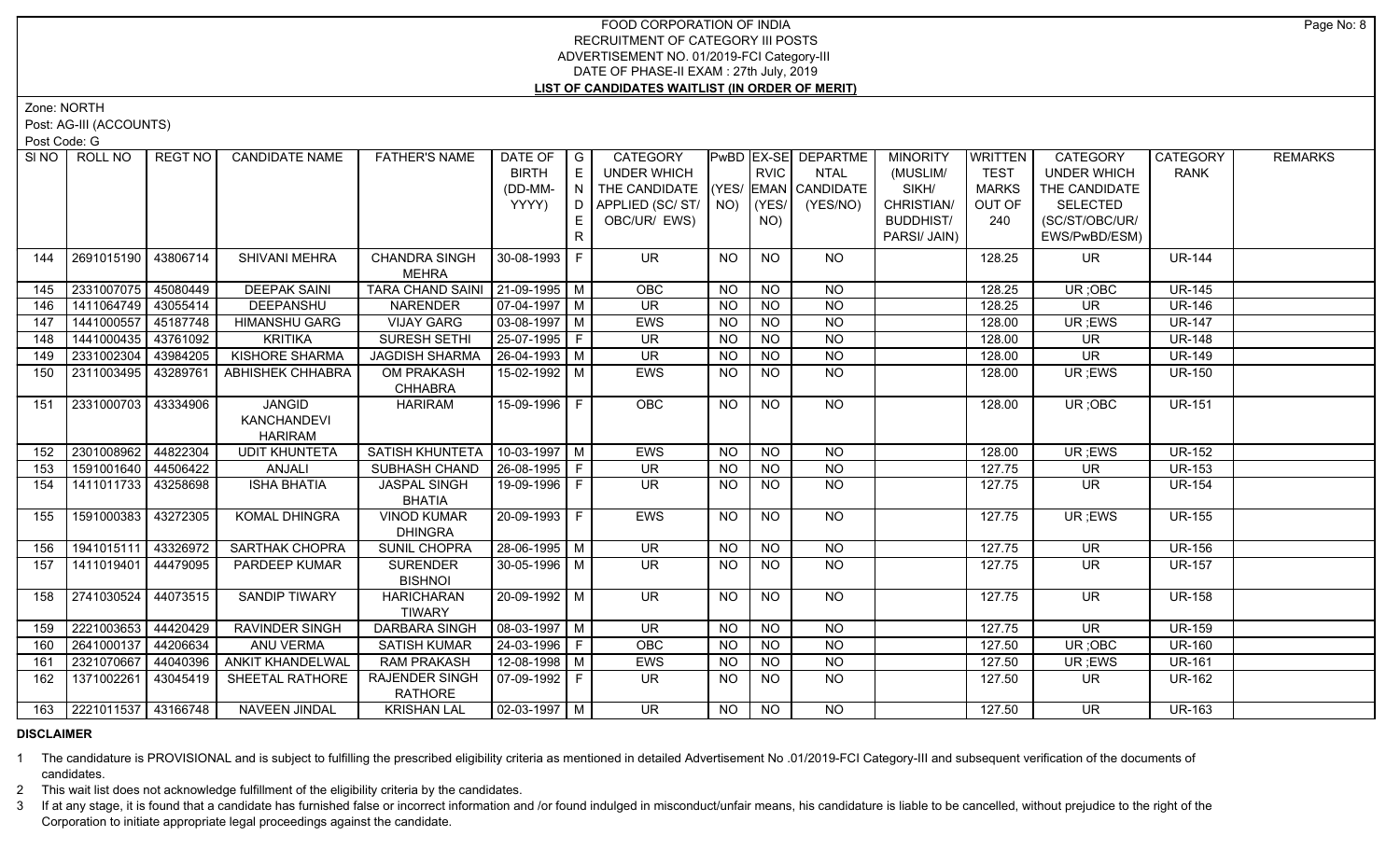Zone: NORTH

Post: AG-III (ACCOUNTS)

Post Code: G

| SINO | ROLL NO             | REGT NO                 | <b>CANDIDATE NAME</b>                | <b>FATHER'S NAME</b>                 | DATE OF               | $\overline{\phantom{a}}$ G | CATEGORY                           |           |                 | PwBD EX-SE DEPARTME | <b>MINORITY</b>  | <b>WRITTEN</b> | <b>CATEGORY</b>          | <b>CATEGORY</b> | <b>REMARKS</b> |
|------|---------------------|-------------------------|--------------------------------------|--------------------------------------|-----------------------|----------------------------|------------------------------------|-----------|-----------------|---------------------|------------------|----------------|--------------------------|-----------------|----------------|
|      |                     |                         |                                      |                                      | <b>BIRTH</b>          | E                          | UNDER WHICH                        |           | <b>RVIC</b>     | NTAL                | (MUSLIM/         | <b>TEST</b>    | <b>UNDER WHICH</b>       | <b>RANK</b>     |                |
|      |                     |                         |                                      |                                      | (DD-MM-               | N                          | THE CANDIDATE (YES/ EMAN CANDIDATE |           |                 |                     | SIKH/            | <b>MARKS</b>   | THE CANDIDATE            |                 |                |
|      |                     |                         |                                      |                                      | YYYY)                 | D                          | APPLIED (SC/ ST/   NO)             |           | (YES/           | (YES/NO)            | CHRISTIAN/       | OUT OF         | <b>SELECTED</b>          |                 |                |
|      |                     |                         |                                      |                                      |                       |                            | OBC/UR/ EWS)                       |           | NO)             |                     | <b>BUDDHIST/</b> | 240            | (SC/ST/OBC/UR/           |                 |                |
|      |                     |                         |                                      |                                      |                       | R                          |                                    |           |                 |                     | PARSI/ JAIN)     |                | EWS/PwBD/ESM)            |                 |                |
| 164  |                     | 1421000877 44838908     | <b>ANKUR TOMAR</b>                   | <b>BRIJPAL SINGH</b>                 | 16-03-1996 M          |                            | <b>UR</b>                          | <b>NO</b> | <b>NO</b>       | <b>NO</b>           |                  | 127.50         | <b>UR</b>                | <b>UR-164</b>   |                |
| 165  |                     | 2211001342 43041148     | SIMARJIT SINGH                       | BHAGWANT SINGH   20-11-1994   M      |                       |                            | <b>UR</b>                          | NO.       | <b>NO</b>       | <b>NO</b>           | <b>SIKH</b>      | 127.25         | UR.                      | <b>UR-165</b>   |                |
| 166  |                     | 2631029262 44820881     | <b>ADITYA BAHL</b>                   | ANIL KUMAR BAHL                      | $\sqrt{07-09-1992}$ M |                            | <b>UR</b>                          | <b>NO</b> | NO              | $N$ O               |                  | 127.25         | <b>UR</b>                | <b>UR-166</b>   |                |
| 167  |                     | 1571001656   45096669   | <b>VEDANT MEHTA</b>                  | <b>KRISHAN KUMAR</b><br><b>MEHTA</b> | $ 26-04-1993 M$       |                            | <b>EWS</b>                         | NO.       | <b>NO</b>       | <b>NO</b>           |                  | 127.25         | UR; EWS                  | <b>UR-167</b>   |                |
| 168  | 1411099631          | 43060465                | <b>MANI</b>                          | <b>RAJESH KUMAR</b>                  | $26 - 08 - 1995$ F    |                            | OBC                                | <b>NO</b> | <b>NO</b>       | <b>NO</b>           |                  | 127.25         | UR; OBC                  | <b>UR-168</b>   |                |
| 169  |                     | 1351059013 44303433     | <b>ANKITA SINHA</b>                  | <b>ALOK KUMAR</b><br><b>SINHA</b>    | 16-06-1996 F          |                            | UR.                                | NO.       | <b>NO</b>       | <b>NO</b>           |                  | 127.25         | UR.                      | <b>UR-169</b>   |                |
| 170  |                     | 1411039692 44208863     | <b>SUMIT DAHIYA</b>                  | ANAND PRAKASH<br><b>DAHIYA</b>       | 19-03-1993 M          |                            | <b>UR</b>                          | <b>NO</b> | <b>NO</b>       | NO                  |                  | 127.25         | UR.                      | <b>UR-170</b>   |                |
| 171  | 2231000617 43585161 |                         | ARMAAN KAKKAR                        | <b>RAMESH KAKKAR</b>                 | $30-12-1996$ M        |                            | <b>UR</b>                          | <b>NO</b> | N <sub>O</sub>  | <b>NO</b>           |                  | 127.25         | UR                       | <b>UR-171</b>   |                |
| 172  |                     | 2691008637   43349127   | YOGENDRA SAKLANI                     | PARAS RAM<br>SAKLANI                 | 07-05-1994   M        |                            | UR.                                | <b>NO</b> | <b>NO</b>       | <b>NO</b>           |                  | 127.25         | UR.                      | <b>UR-172</b>   |                |
| 173  |                     | 2321082226 43102603     | ANSHU AGRAWAL                        | MUKESH AGRAWAL                       | $25-08-1997$ M        |                            | $\overline{\mathsf{UR}}$           | <b>NO</b> | $N$ O           | $N$ O               |                  | 127.25         | <b>UR</b>                | <b>UR-173</b>   |                |
| 174  |                     | 2581004699 44086660     | <b>MANAS MISHRA</b>                  | <b>ATUL KUMAR</b><br><b>MISHRA</b>   | $\sqrt{09-06-1994}$ M |                            | <b>UR</b>                          | <b>NO</b> | N <sub>O</sub>  | N <sub>O</sub>      |                  | 127.25         | <b>UR</b>                | <b>UR-174</b>   |                |
| 175  | 1591000422 43833391 |                         | <b>PALAK TARIKA</b>                  | PRADEEP                              | 08-02-1996 F          |                            | <b>EWS</b>                         | <b>NO</b> | <b>NO</b>       | <b>NO</b>           |                  | 127.25         | UR; EWS                  | <b>UR-175</b>   |                |
| 176  |                     | 2271007236   43974728   | RINKI RANI                           | <b>CHANDAN SINGH</b>                 | $ 01-03-1994 F$       |                            | UR                                 | <b>NO</b> | <b>NO</b>       | <b>NO</b>           |                  | 127.25         | UR                       | <b>UR-176</b>   |                |
| 177  |                     | 2331006646   43470272   | <b>BRIJESH KUMAR</b><br><b>PATEL</b> | <b>BABU LAL</b>                      | 06-09-1993   M        |                            | OBC                                | <b>NO</b> | <b>NO</b>       | <b>NO</b>           |                  | 127.00         | UR; OBC                  | <b>UR-177</b>   |                |
| 178  | 1411052994          | 43489952                | SAMRIDHI CHHABRA                     | PARVEEN KUMAR<br><b>CHHABRA</b>      | $ 28-12-1996 F$       |                            | <b>UR</b>                          | <b>NO</b> | <b>NO</b>       | <b>NO</b>           |                  | 127.00         | <b>UR</b>                | <b>UR-178</b>   |                |
| 179  |                     | 1351029847 44316518     | <b>ASHISH KUMAR</b>                  | <b>PADMAKAR JHA</b>                  | 23-05-1992 M          |                            | <b>EWS</b>                         | <b>NO</b> | $\overline{NO}$ | $\overline{NO}$     |                  | 127.00         | UR; EWS                  | <b>UR-179</b>   |                |
| 180  |                     | 1351050145 43265314     | <b>ASHWINI KUMAR</b>                 | <b>ARVIND KUMAR</b><br><b>MISHRA</b> | 11-07-1993   M        |                            | <b>UR</b>                          | NO.       | <b>NO</b>       | <b>NO</b>           |                  | 126.75         | UR.                      | <b>UR-180</b>   |                |
| 181  |                     | 1411114856 44397197     | <b>LEENA BISHT</b>                   | <b>BHAGVAT SINGH</b>                 | 28-01-1996 F          |                            | UR                                 | <b>NO</b> | <b>NO</b>       | <b>NO</b>           |                  | 126.75         | <b>UR</b>                | <b>UR-181</b>   |                |
| 182  |                     | 2621010109 43105506     | SHARAD CHAUHAN                       | <b>ASHOK KUMAR</b><br><b>SINGH</b>   | 30-04-1996 M          |                            | UR.                                | <b>NO</b> | <b>NO</b>       | NO                  |                  | 126.75         | UR.                      | <b>UR-182</b>   |                |
|      |                     | 183 2321073180 43587461 | <b>ANKUR AGRAWAL</b>                 | RAMPAL AGRAWAL   01-03-1995   M      |                       |                            | $\overline{\mathsf{UR}}$           | NO.       | $N$ O           | <b>NO</b>           |                  | 126.75         | $\overline{\mathsf{UR}}$ | <b>UR-183</b>   |                |
|      |                     |                         |                                      |                                      |                       |                            |                                    |           |                 |                     |                  |                |                          |                 |                |

## **DISCLAIMER**

1 The candidature is PROVISIONAL and is subject to fulfilling the prescribed eligibility criteria as mentioned in detailed Advertisement No .01/2019-FCI Category-III and subsequent verification of the documents of candidates.

2 This wait list does not acknowledge fulfillment of the eligibility criteria by the candidates.

3 If at any stage, it is found that a candidate has furnished false or incorrect information and /or found indulged in misconduct/unfair means, his candidature is liable to be cancelled, without prejudice to the right of t Corporation to initiate appropriate legal proceedings against the candidate.